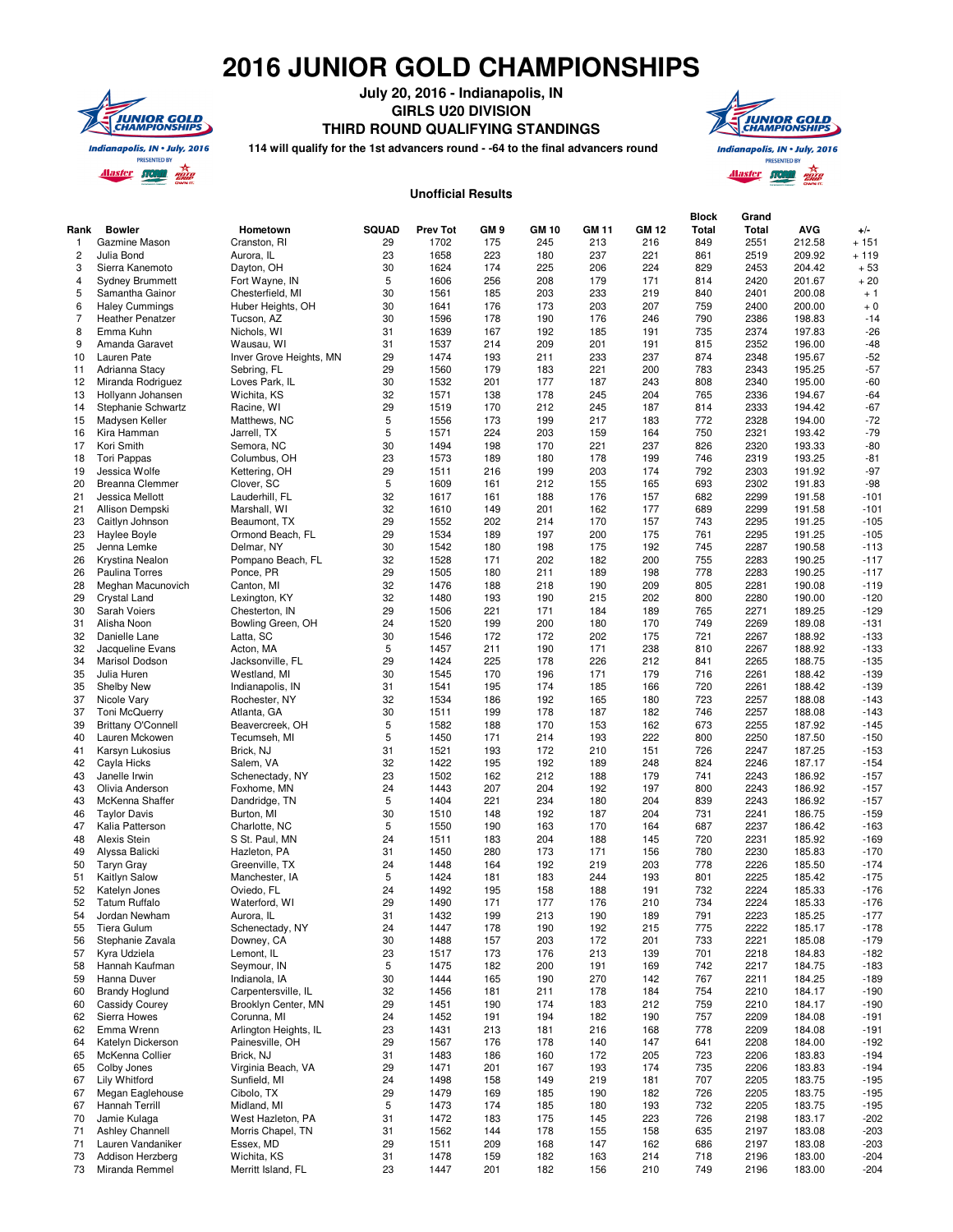| 73  | Madison Janack            | Myrtle Beach, SC     | 30 | 1433 | 201 | 164 | 192 | 206 | 763 | 2196 | 183.00 | $-204$ |
|-----|---------------------------|----------------------|----|------|-----|-----|-----|-----|-----|------|--------|--------|
|     |                           |                      |    |      |     |     |     |     |     |      |        |        |
| 76  | Carolina Snowden          | Spanaway, WA         | 24 | 1425 | 157 | 200 | 175 | 234 | 766 | 2191 | 182.58 | $-209$ |
| 77  | <b>Violet Kirk</b>        | Aurora, IL           | 24 | 1450 | 141 | 166 | 196 | 234 | 737 | 2187 | 182.25 | $-213$ |
| 78  | Kelly Belzeski            | Schererville, IN     | 23 | 1541 | 162 | 177 | 168 | 138 | 645 | 2186 | 182.17 | $-214$ |
| 79  | Sarah Wille               | Hoffman Estates, IL  | 32 | 1427 | 171 | 211 | 210 | 166 | 758 | 2185 | 182.08 | $-215$ |
| 80  | Sarah Gill                | Attleboro, MA        | 29 | 1428 | 166 | 212 | 218 | 160 | 756 | 2184 | 182.00 | $-216$ |
|     |                           |                      |    |      |     |     |     |     |     |      |        |        |
| 81  | Kyra Chambers             | Ocoee, FL            | 30 | 1474 | 195 | 170 | 185 | 159 | 709 | 2183 | 181.92 | $-217$ |
| 81  | Savannah Gerou            | Kenosha, WI          | 32 | 1436 | 190 | 175 | 201 | 181 | 747 | 2183 | 181.92 | $-217$ |
| 83  | <b>Brittany Breedlove</b> | Montgomery, IL       | 30 | 1507 | 157 | 158 | 179 | 181 | 675 | 2182 | 181.83 | $-218$ |
| 84  |                           |                      | 31 | 1482 |     | 185 |     |     | 698 |      | 181.67 | $-220$ |
|     | Morgan Ruggeri            | Johnstown, NY        |    |      | 186 |     | 161 | 166 |     | 2180 |        |        |
| 84  | Kaitlyn Eder              | Lithia, FL           | 29 | 1466 | 178 | 190 | 168 | 178 | 714 | 2180 | 181.67 | $-220$ |
| 84  | Jaelynn Hoehnen           | Waukesha, WI         | 24 | 1415 | 190 | 185 | 175 | 215 | 765 | 2180 | 181.67 | $-220$ |
| 87  | Melanie Lemke             | Delmar, NY           | 30 | 1444 | 172 | 200 | 180 | 183 | 735 | 2179 | 181.58 | $-221$ |
| 87  | Kayla Schimmer            | St Louis, MO         | 32 | 1421 | 179 | 213 | 190 | 176 | 758 | 2179 | 181.58 | $-221$ |
|     |                           |                      |    |      |     |     |     |     |     |      |        |        |
| 89  | Amber MacLeod             | Brick, NJ            | 31 | 1438 | 171 | 161 | 207 | 201 | 740 | 2178 | 181.50 | $-222$ |
| 90  | <b>Taylor Waglione</b>    | Staten Island, NY    | 30 | 1471 | 213 | 165 | 162 | 166 | 706 | 2177 | 181.42 | $-223$ |
| 91  | Dakotah Hazelwood         | Capron, IL           | 29 | 1516 | 158 | 170 | 203 | 125 | 656 | 2172 | 181.00 | $-228$ |
| 91  | Caitlin Cunningham        | Honolulu, HI         | 23 | 1509 | 159 | 185 | 161 | 158 | 663 | 2172 | 181.00 | $-228$ |
|     |                           |                      |    |      |     |     |     |     |     |      |        |        |
| 91  | <b>Lilly Shell</b>        | Salem, VA            | 5  | 1444 | 170 | 234 | 134 | 190 | 728 | 2172 | 181.00 | $-228$ |
| 91  | <b>Tabitha DeBat</b>      | Manassas, VA         | 5  | 1413 | 214 | 150 | 209 | 186 | 759 | 2172 | 181.00 | $-228$ |
| 95  | Jalesa Johnson            | Delmar, DE           | 30 | 1374 | 152 | 206 | 202 | 236 | 796 | 2170 | 180.83 | $-230$ |
| 96  | Courtney Chaffin          | Cincinnati, OH       | 31 | 1426 | 198 | 185 | 193 | 167 | 743 | 2169 | 180.75 | $-231$ |
|     |                           |                      |    |      |     |     |     |     |     |      |        |        |
| 97  | Rebekah Loker             | Woodstock, ON        | 5  | 1460 | 181 | 177 | 178 | 172 | 708 | 2168 | 180.67 | $-232$ |
| 98  | Adel Wahner               | Las Cruces, NM       | 30 | 1487 | 164 | 180 | 178 | 157 | 679 | 2166 | 180.50 | $-234$ |
| 99  | <b>Rachel Clifton</b>     | Oswego, IL           | 29 | 1476 | 149 | 146 | 200 | 192 | 687 | 2163 | 180.25 | $-237$ |
| 99  | Maryssa Carey             | Hobart, IN           | 31 | 1458 | 168 | 213 | 171 | 153 | 705 | 2163 | 180.25 | $-237$ |
|     |                           |                      |    |      |     |     |     |     |     |      |        |        |
| 99  | Hannah Munson             | Cottage Grove, MN    | 29 | 1424 | 127 | 241 | 190 | 181 | 739 | 2163 | 180.25 | $-237$ |
| 99  | Janel Westerfield         | Jacksonville, IL     | 24 | 1364 | 218 | 180 | 202 | 199 | 799 | 2163 | 180.25 | $-237$ |
| 103 | Megan Hedgespeth          | Campbellsville, KY   | 32 | 1440 | 180 | 180 | 190 | 172 | 722 | 2162 | 180.17 | $-238$ |
| 103 | Dene Standifer            | Cheyenne, WY         | 24 | 1384 | 202 | 205 | 198 | 173 | 778 | 2162 | 180.17 | $-238$ |
|     |                           |                      |    |      |     |     |     |     |     |      |        |        |
| 105 | Emma Elfrink              | Palm Harbor, FL      | 29 | 1403 | 211 | 220 | 154 | 173 | 758 | 2161 | 180.08 | $-239$ |
| 106 | Sarah Forton              | Macomb, MI           | 30 | 1441 | 204 | 163 | 179 | 173 | 719 | 2160 | 180.00 | $-240$ |
| 106 | Kaylee Joseph             | Westerville, OH      | 5  | 1439 | 194 | 195 | 177 | 155 | 721 | 2160 | 180.00 | $-240$ |
| 108 | Amanda Chrzanowski        | Schenectady, NY      | 5  | 1361 | 171 | 212 | 191 | 224 | 798 | 2159 | 179.92 | $-241$ |
|     |                           |                      |    |      |     |     |     |     |     |      |        |        |
| 109 | <b>Taylor Forman</b>      | Hagerstown, MD       | 31 | 1478 | 166 | 180 | 158 | 176 | 680 | 2158 | 179.83 | $-242$ |
| 109 | <b>Mattie Brandos</b>     | Brookfield, WI       | 5  | 1404 | 251 | 158 | 197 | 148 | 754 | 2158 | 179.83 | $-242$ |
| 111 | Samantha Johnson          | Apopka, FL           | 29 | 1459 | 166 | 181 | 179 | 172 | 698 | 2157 | 179.75 | $-243$ |
| 112 | Ashton Harnage            | Greensboro, NC       | 32 | 1492 | 189 | 161 | 160 | 153 | 663 | 2155 | 179.58 | $-245$ |
|     |                           |                      |    |      |     |     |     |     |     |      |        |        |
| 113 | <b>Emma Davellis</b>      | Libertyville, IL     | 32 | 1422 | 165 | 212 | 155 | 200 | 732 | 2154 | 179.50 | $-246$ |
| 114 | <b>Brittney Schnicke</b>  | Grand Rapids, MI     | 5  | 1475 | 177 | 181 | 160 | 160 | 678 | 2153 | 179.42 | $-247$ |
| 114 | Brogan Zengel             | Centerville, OH      | 5  | 1425 | 199 | 142 | 198 | 189 | 728 | 2153 | 179.42 | $-247$ |
| 114 | Dominique Newton          | Farmington, NY       | 32 | 1409 | 199 | 224 | 167 | 154 | 744 | 2153 | 179.42 | $-247$ |
|     |                           |                      |    |      |     |     |     |     |     |      |        |        |
| 117 | Dakota Stutz              | Killeen, TX          | 32 | 1429 | 189 | 177 | 172 | 185 | 723 | 2152 | 179.33 | $-248$ |
| 118 | Olivia Komorowski         | Oshkosh, WI          | 31 | 1423 | 185 | 182 | 171 | 189 | 727 | 2150 | 179.17 | $-250$ |
| 119 | Meagan Collins            | Stony Point, NY      | 24 | 1390 | 195 | 182 | 172 | 210 | 759 | 2149 | 179.08 | $-251$ |
| 120 | Kasey Eaton               | Wyoming, MI          | 30 | 1515 | 153 | 191 | 153 | 136 | 633 | 2148 | 179.00 | $-252$ |
|     |                           |                      |    |      |     |     |     |     |     |      |        |        |
| 120 | Amy Caruso                | Dayton, NJ           | 31 | 1444 | 193 | 207 | 157 | 147 | 704 | 2148 | 179.00 | $-252$ |
| 120 | Jenna Nottle              | Macomb, MI           | 30 | 1441 | 175 | 179 | 187 | 166 | 707 | 2148 | 179.00 | $-252$ |
| 120 | Alexis Lake               | North Salt Lake, UT  | 23 | 1424 | 168 | 194 | 170 | 192 | 724 | 2148 | 179.00 | $-252$ |
| 120 | Kendra Handler            | Lake Worth, FL       | 5  | 1364 | 190 | 186 | 172 | 236 | 784 | 2148 | 179.00 | $-252$ |
|     |                           |                      |    |      |     |     |     |     |     |      |        |        |
| 125 | Jenna Henderson           | Washington, NJ       | 32 | 1426 | 143 | 196 | 180 | 201 | 720 | 2146 | 178.83 | $-254$ |
| 126 | Jadee Scott-Jones         | East Providence, RI  | 29 | 1407 | 186 | 169 | 187 | 196 | 738 | 2145 | 178.75 | $-255$ |
| 127 | Sarah Doyle               | Georgetown, KY       | 32 | 1447 | 174 | 144 | 165 | 214 | 697 | 2144 | 178.67 | $-256$ |
| 127 | Bryanna Leyen             | Perry Hall, MD       | 31 | 1427 | 161 | 141 | 209 | 206 | 717 | 2144 | 178.67 | $-256$ |
|     |                           |                      |    |      |     |     |     |     |     |      |        |        |
| 129 | <b>Brittany Arne</b>      | East Patchogue, NY   | 24 | 1447 | 160 | 166 | 230 | 140 | 696 | 2143 | 178.58 | $-257$ |
| 129 | Allison Hresko            | Lebanon, PA          | 24 | 1401 | 201 | 196 | 157 | 188 | 742 | 2143 | 178.58 | $-257$ |
| 131 | Natalie Koprowitz         | Girard, IL           | 5  | 1467 | 157 | 173 | 171 | 174 | 675 | 2142 | 178.50 | $-258$ |
| 131 | Amanda Nardiello          | Brick, NJ            | 31 | 1414 | 182 | 188 | 202 | 156 | 728 | 2142 | 178.50 | $-258$ |
|     |                           |                      |    |      |     |     |     |     |     |      |        |        |
| 131 | Emma Catone               | Webster, NY          | 29 | 1398 | 185 | 211 | 180 | 168 | 744 | 2142 | 178.50 | $-258$ |
| 134 | <b>Emily Koulis</b>       | Channahon, IL        | 23 | 1479 | 168 | 158 | 182 | 154 | 662 | 2141 | 178.42 | $-259$ |
| 135 | Dakota Faichnie           | Innisfil, ON         | 30 | 1418 | 190 | 147 | 182 | 203 | 722 | 2140 | 178.33 | $-260$ |
| 136 | <b>Casey Smith</b>        | Chittenango, NY      | 23 | 1463 | 167 | 158 | 182 | 169 | 676 | 2139 | 178.25 | $-261$ |
| 136 | <b>Melanie Copey</b>      | Ontario, NY          | 24 | 1383 | 191 | 198 | 190 | 177 | 756 | 2139 | 178.25 | $-261$ |
|     |                           |                      |    |      |     |     |     |     |     |      |        |        |
| 138 | Kelsey Latta              | Mayfield, KY         | 32 | 1416 | 198 | 193 | 156 | 175 | 722 | 2138 | 178.17 | $-262$ |
| 139 | Sierra Lewis              | Scottsboro, AL       | 23 | 1469 | 173 | 174 | 135 | 186 | 668 | 2137 | 178.08 | $-263$ |
| 139 | Victoria McManning        | Clearwater, FL       | 5  | 1439 | 190 | 159 | 159 | 190 | 698 | 2137 | 178.08 | $-263$ |
| 141 | Alexis Neuer              | Lewisburg, PA        | 23 | 1446 | 173 | 169 | 174 | 174 | 690 | 2136 | 178.00 | $-264$ |
|     |                           |                      |    |      |     |     |     |     |     |      |        |        |
| 141 | Alexis Cox                | Richmond, IN         | 5  | 1415 | 222 | 131 | 192 | 176 | 721 | 2136 | 178.00 | $-264$ |
| 143 | <b>Taylor Allen</b>       | Bonnie, IL           | 32 | 1446 | 203 | 123 | 198 | 165 | 689 | 2135 | 177.92 | $-265$ |
| 144 | Jenna Coldiron            | Cincinnati, OH       | 5  | 1420 | 178 | 161 | 225 | 150 | 714 | 2134 | 177.83 | $-266$ |
| 144 | <b>Ashley Dunn</b>        | Palmdale, CA         | 29 | 1378 | 193 | 184 | 178 | 201 | 756 | 2134 | 177.83 | $-266$ |
|     |                           |                      |    |      |     |     |     |     |     |      |        |        |
| 146 | Kayla Crawford            | Silvis, IL           | 32 | 1388 | 151 | 182 | 204 | 208 | 745 | 2133 | 177.75 | $-267$ |
| 147 | <b>Brigitte Jacobs</b>    | Freeport, IL         | 29 | 1445 | 169 | 214 | 146 | 158 | 687 | 2132 | 177.67 | $-268$ |
| 148 | Kelsey Hackbart           | Bristol, PA          | 31 | 1410 | 188 | 214 | 169 | 150 | 721 | 2131 | 177.58 | $-269$ |
| 148 | Natalie Dutton            | Jenks, OK            | 24 | 1405 | 180 | 204 | 168 | 174 | 726 | 2131 | 177.58 | $-269$ |
|     |                           |                      |    |      |     |     |     |     |     |      |        |        |
| 150 | Mylee McCracken           | Machesney Park, IL   | 5  | 1469 | 150 | 159 | 169 | 182 | 660 | 2129 | 177.42 | $-271$ |
| 150 | Krysta Peirce             | Casco, MI            | 24 | 1419 | 173 | 172 | 189 | 176 | 710 | 2129 | 177.42 | $-271$ |
| 152 | Alexandria Dick           | Pittsburgh, PA       | 31 | 1426 | 170 | 169 | 157 | 204 | 700 | 2126 | 177.17 | $-274$ |
| 153 | Amanda Morgan             | Killeen, TX          | 31 | 1444 | 148 | 185 | 160 | 187 | 680 | 2124 | 177.00 | $-276$ |
|     |                           |                      |    |      |     |     |     |     |     |      |        |        |
| 153 | <b>Taylor Bailey</b>      | Joliet, IL           | 31 | 1390 | 178 | 187 | 165 | 204 | 734 | 2124 | 177.00 | $-276$ |
| 153 | <b>Lauren Sides</b>       | Cape Girardeau, MO   | 32 | 1364 | 152 | 180 | 204 | 224 | 760 | 2124 | 177.00 | $-276$ |
| 156 | Heather Erdei             | Omaha, NE            | 5  | 1463 | 137 | 154 | 210 | 159 | 660 | 2123 | 176.92 | $-277$ |
| 156 | Cameron Strombeck         | Durham, NC           | 29 | 1423 | 159 | 162 | 178 | 201 | 700 | 2123 | 176.92 | $-277$ |
|     |                           |                      |    |      |     |     |     |     |     |      |        |        |
| 158 | Raven Leflore             | Fairview Heights, IL | 29 | 1476 | 153 | 163 | 165 | 165 | 646 | 2122 | 176.83 | $-278$ |
| 158 | Shannon Grimm             | Fenton, MO           | 5  | 1408 | 166 | 194 | 186 | 168 | 714 | 2122 | 176.83 | $-278$ |
| 160 | Laura Branch              | Victor, NY           | 23 | 1470 | 175 | 159 | 141 | 176 | 651 | 2121 | 176.75 | $-279$ |
| 160 | Chelsea Harris            | Muscatine, IA        | 32 | 1326 | 156 | 171 | 211 | 257 | 795 | 2121 | 176.75 | $-279$ |
| 162 | Abby Marszalkowski        | New Berlin, WI       | 32 | 1471 | 143 | 149 | 168 | 188 | 648 | 2119 | 176.58 | $-281$ |
|     |                           |                      |    |      |     |     |     |     |     |      |        |        |
| 162 | <b>Britaney Myers</b>     | Mechanicville, NY    | 30 | 1470 | 134 | 178 | 158 | 179 | 649 | 2119 | 176.58 | $-281$ |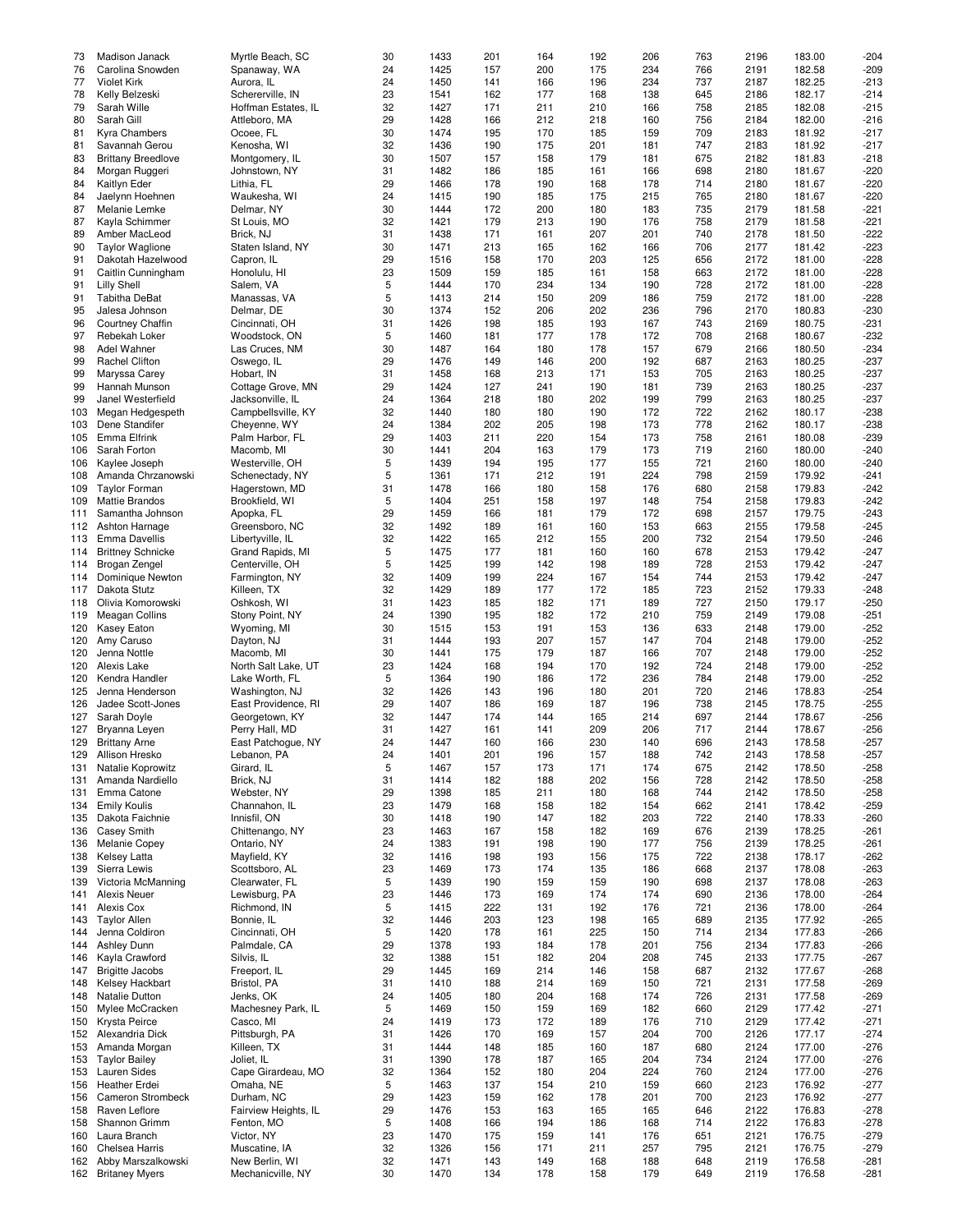| 162 | Emma Dockery            | Ravenna, OH              | 5  | 1431 | 125 | 206 | 166 | 191 | 688 | 2119 | 176.58 | $-281$ |
|-----|-------------------------|--------------------------|----|------|-----|-----|-----|-----|-----|------|--------|--------|
| 162 | Danielle August         | Mililani, HI             | 29 | 1387 | 178 | 167 | 181 | 206 | 732 | 2119 | 176.58 | $-281$ |
| 166 | Rachel Selner           | Ontario, NY              | 30 | 1488 | 140 | 163 | 152 | 175 | 630 | 2118 | 176.50 | $-282$ |
| 166 | Kaitlyn Keith           | Bloomingdale, IL         | 31 | 1408 | 155 | 153 | 212 | 190 | 710 | 2118 | 176.50 | $-282$ |
| 168 | Aubree Trexler          | Cicero, IN               | 30 | 1500 | 140 | 147 | 154 | 175 | 616 | 2116 | 176.33 | $-284$ |
| 169 | Carlene Beyer           |                          | 5  | 1410 | 187 | 191 | 180 | 147 | 705 | 2115 | 176.25 | $-285$ |
|     |                         | Ogdensburg, WI           |    |      |     |     |     |     |     |      |        |        |
| 170 | <b>Emily Schrader</b>   | Orland Park, IL          | 23 | 1457 | 167 | 168 | 178 | 143 | 656 | 2113 | 176.08 | $-287$ |
| 170 | <b>Taylor Russell</b>   | Saltillo, MS             | 23 | 1426 | 171 | 175 | 171 | 170 | 687 | 2113 | 176.08 | $-287$ |
| 170 | Madchen Breen           | Warren, MI               | 30 | 1418 | 148 | 198 | 155 | 194 | 695 | 2113 | 176.08 | $-287$ |
| 170 | Amanda Schilling        | East Islip, NY           | 31 | 1406 | 189 | 151 | 171 | 196 | 707 | 2113 | 176.08 | $-287$ |
| 170 | Emily Wyant             | Dallas, NC               | 5  | 1380 | 170 | 233 | 182 | 148 | 733 | 2113 | 176.08 | $-287$ |
|     |                         |                          |    |      |     |     |     |     |     |      |        |        |
| 175 | Hayley Ryan             | Piqua, OH                | 32 | 1399 | 173 | 168 | 213 | 159 | 713 | 2112 | 176.00 | $-288$ |
| 176 | <b>Chelsea Riley</b>    | Weston, FL               | 31 | 1401 | 172 | 177 | 210 | 151 | 710 | 2111 | 175.92 | $-289$ |
| 177 | Rayissa Amon            | Bloomfield, NY           | 31 | 1431 | 157 | 177 | 182 | 163 | 679 | 2110 | 175.83 | $-290$ |
| 177 | <b>Courtney Argus</b>   | Dupo, IL                 | 32 | 1396 | 154 | 170 | 177 | 213 | 714 | 2110 | 175.83 | $-290$ |
| 179 | <b>Haley Young</b>      | Baton Rouge, LA          | 23 | 1413 | 190 | 179 | 148 | 179 | 696 | 2109 | 175.75 | $-291$ |
|     |                         |                          |    |      |     |     |     |     |     |      |        |        |
| 179 | Kelsi Anderson          | San Antonio, TX          | 29 | 1411 | 152 | 163 | 190 | 193 | 698 | 2109 | 175.75 | $-291$ |
| 179 | <b>Taylor Todd</b>      | Panama City, FL          | 32 | 1381 | 180 | 170 | 184 | 194 | 728 | 2109 | 175.75 | $-291$ |
| 179 | Davion Turella          | San Antonio, TX          | 32 | 1381 | 161 | 222 | 166 | 179 | 728 | 2109 | 175.75 | $-291$ |
| 183 | Alexis Grim             | Youngstown, OH           | 30 | 1355 | 207 | 169 | 204 | 173 | 753 | 2108 | 175.67 | $-292$ |
| 184 | Sarah Tenyer            | Barrington, IL           | 5  | 1456 | 124 | 200 | 173 | 154 | 651 | 2107 | 175.58 | $-293$ |
| 185 | <b>Candyce Bradley</b>  | Farmington Hills, MI     | 5  | 1419 | 194 | 137 | 168 | 188 | 687 | 2106 | 175.50 | $-294$ |
|     |                         |                          |    |      |     |     |     |     |     |      |        |        |
| 186 | <b>Tacey Ballen</b>     | Centerville, OH          | 30 | 1333 | 199 | 215 | 193 | 164 | 771 | 2104 | 175.33 | $-296$ |
| 187 | Kylah Martin            | La Vergne, TN            | 32 | 1417 | 156 | 137 | 204 | 187 | 684 | 2101 | 175.08 | $-299$ |
| 187 | <b>Colleen Hines</b>    | Dayton, OH               | 29 | 1276 | 192 | 200 | 222 | 211 | 825 | 2101 | 175.08 | $-299$ |
| 189 | <b>Madison McCall</b>   | North Myrtle Beach, SC   | 5  | 1390 | 147 | 190 | 193 | 180 | 710 | 2100 | 175.00 | $-300$ |
| 189 | <b>Hailey Wall</b>      | Creedmoor, NC            | 29 | 1388 | 164 | 174 | 160 | 214 | 712 | 2100 | 175.00 | $-300$ |
| 189 | <b>Ashley Moch</b>      | Louisville, KY           | 5  | 1366 | 244 | 188 | 145 | 157 | 734 | 2100 | 175.00 | $-300$ |
|     |                         |                          |    |      |     |     |     |     |     |      |        |        |
| 192 | Morgan Stary            | Green Bay, WI            | 32 | 1354 | 158 | 191 | 202 | 194 | 745 | 2099 | 174.92 | $-301$ |
| 192 | Felicia Montecinos      | Bolingbrook, IL          | 32 | 1345 | 167 | 211 | 169 | 207 | 754 | 2099 | 174.92 | $-301$ |
| 194 | Olivia Farwell          | Elizabethtown, PA        | 24 | 1421 | 195 | 129 | 163 | 190 | 677 | 2098 | 174.83 | $-302$ |
| 194 | Kendra Tryniski         | Fulton, NY               | 23 | 1385 | 187 | 207 | 173 | 146 | 713 | 2098 | 174.83 | $-302$ |
| 194 | Sydney Jahns            | Christiana, TN           | 24 | 1318 | 188 | 199 | 196 | 197 | 780 | 2098 | 174.83 | $-302$ |
|     |                         |                          |    |      |     |     |     |     |     |      |        |        |
| 197 | <b>Skylar McGarrity</b> | North Babylon, NY        | 32 | 1386 | 183 | 157 | 168 | 203 | 711 | 2097 | 174.75 | $-303$ |
| 197 | Krystanna Haney         | Blair, NE                | 29 | 1250 | 255 | 231 | 176 | 185 | 847 | 2097 | 174.75 | $-303$ |
| 199 | Kalee Johnson           | Davison, MI              | 30 | 1405 | 177 | 204 | 170 | 140 | 691 | 2096 | 174.67 | $-304$ |
| 199 | <b>Haley Carroll</b>    | Williamsville, NY        | 5  | 1402 | 171 | 160 | 174 | 189 | 694 | 2096 | 174.67 | $-304$ |
| 199 | Christina Kimmer        | Monticello, MN           | 29 | 1375 | 162 | 169 | 203 | 187 | 721 | 2096 | 174.67 | $-304$ |
| 202 | <b>Tyra Merritt</b>     | Tampa, FL                | 29 | 1405 | 182 | 184 | 162 | 162 | 690 | 2095 | 174.58 | $-305$ |
| 203 |                         |                          | 31 | 1458 |     |     | 169 |     |     |      |        | $-306$ |
|     | Brianna DuFour          | Pierre, SD               |    |      | 177 | 140 |     | 150 | 636 | 2094 | 174.50 |        |
| 204 | Stefanny Toala          | Tucson, AZ               | 30 | 1331 | 155 | 178 | 197 | 232 | 762 | 2093 | 174.42 | $-307$ |
| 205 | Nicole Aumack           | Brick, NJ                | 29 | 1396 | 148 | 172 | 184 | 192 | 696 | 2092 | 174.33 | $-308$ |
| 206 | Morgan Walsh            | Cheektowaga, NY          | 30 | 1414 | 145 | 146 | 175 | 211 | 677 | 2091 | 174.25 | $-309$ |
| 207 | Kendyl Hofmeister       | Essexville, MI           | 32 | 1418 | 165 | 177 | 152 | 177 | 671 | 2089 | 174.08 | $-311$ |
| 207 | Angel West              | Huber Heights, OH        | 5  | 1392 | 129 | 181 | 194 | 193 | 697 | 2089 | 174.08 | $-311$ |
| 207 | Justine Brookover       | Parkersburg, WV          | 30 | 1378 | 182 | 163 | 188 | 178 | 711 | 2089 | 174.08 | $-311$ |
|     |                         |                          |    |      |     |     |     |     |     |      |        |        |
| 210 | Nicolette Mendez        | Homer Glen, IL           | 24 | 1475 | 129 | 164 | 149 | 171 | 613 | 2088 | 174.00 | $-312$ |
| 210 | Kayla Kawyn             | Rochester, NY            | 24 | 1393 | 203 | 152 | 190 | 150 | 695 | 2088 | 174.00 | $-312$ |
| 212 | Shaune Pine             | Aweres Twp, ON           | 23 | 1396 | 179 | 181 | 162 | 169 | 691 | 2087 | 173.92 | $-313$ |
| 212 | <b>Brittany Raymond</b> | Kuna, ID                 | 24 | 1394 | 149 | 198 | 197 | 149 | 693 | 2087 | 173.92 | $-313$ |
| 212 | Kristen Keller          | Reading, PA              | 29 | 1335 | 180 | 218 | 211 | 143 | 752 | 2087 | 173.92 | $-313$ |
| 215 | Angelica Anthony        |                          | 23 | 1454 |     | 131 | 163 |     | 632 |      |        | $-314$ |
|     |                         | Converse, TX             |    |      | 195 |     |     | 143 |     | 2086 | 173.83 |        |
| 215 | Kelly Bishop            | Columbus, OH             | 5  | 1397 | 192 | 160 | 171 | 166 | 689 | 2086 | 173.83 | $-314$ |
| 215 | <b>Jackie Peters</b>    | Elk Grove Village, IL    | 32 | 1357 | 157 | 168 | 221 | 183 | 729 | 2086 | 173.83 | $-314$ |
| 218 | Eryn Ellis              | Greenfield, IN           | 24 | 1420 | 160 | 130 | 203 | 172 | 665 | 2085 | 173.75 | $-315$ |
| 218 | Courtney Wooldridge     | Danville, KY             | 29 | 1324 | 165 | 209 | 175 | 212 | 761 | 2085 | 173.75 | $-315$ |
| 220 | Rachel Strogin          | Mentor, OH               | 23 | 1390 | 186 | 194 | 155 | 159 | 694 | 2084 | 173.67 | $-316$ |
| 221 | Madelin Zubricky        | Howey In The Hills, FL   | 23 | 1411 | 163 | 190 | 134 | 185 | 672 | 2083 | 173.58 | $-317$ |
|     |                         | Aurora, IL               |    | 1393 |     |     |     |     |     |      |        |        |
| 222 | Veronica Dreyfus        |                          | 30 |      | 198 | 166 | 188 | 137 | 689 | 2082 | 173.50 | $-318$ |
| 222 | Savanah Ryder           | Janesville, WI           | 29 | 1333 | 200 | 177 | 179 | 193 | 749 | 2082 | 173.50 | $-318$ |
| 224 | Katey Comstock          | White River Junction, VT | 24 | 1363 | 166 | 181 | 211 | 160 | 718 | 2081 | 173.42 | $-319$ |
| 225 | Nicole Mikaelian        | Macomb, MI               | 31 | 1365 | 202 | 165 | 202 | 145 | 714 | 2079 | 173.25 | $-321$ |
| 226 | Justice Davis           | Bowie, MD                | 5  | 1337 | 196 | 168 | 202 | 175 | 741 | 2078 | 173.17 | $-322$ |
| 227 | Amanda Tarlos           | Lake Zurich, IL          | 30 | 1451 | 168 | 163 | 137 | 158 | 626 | 2077 | 173.08 | $-323$ |
| 228 | Kellie Frain            | Yardley, PA              | 31 | 1366 | 154 | 171 | 164 | 220 | 709 | 2075 | 172.92 | $-325$ |
|     |                         |                          |    |      |     |     |     |     |     |      |        |        |
| 228 | Amy Fortuna             | Mentor, OH               | 24 | 1327 | 207 | 169 | 193 | 179 | 748 | 2075 | 172.92 | $-325$ |
| 230 | Kelsey Abrahamsen       | Seattle, WA              | 5  | 1380 | 167 | 166 | 210 | 151 | 694 | 2074 | 172.83 | $-326$ |
| 231 | Samantha Kriner         | Killeen, TX              | 23 | 1437 | 179 | 178 | 137 | 142 | 636 | 2073 | 172.75 | $-327$ |
| 231 | Nicole Petersen         | Cedar Rapids, IA         | 5  | 1403 | 143 | 168 | 178 | 181 | 670 | 2073 | 172.75 | $-327$ |
| 231 | Brianna MacLeod         | Brick, NJ                | 31 | 1393 | 163 | 176 | 157 | 184 | 680 | 2073 | 172.75 | $-327$ |
| 234 | Serenity Quintero       | Aurora, IL               | 32 | 1377 | 163 | 162 | 212 | 158 | 695 | 2072 | 172.67 | $-328$ |
| 234 |                         | Manchester, IA           |    | 1362 |     | 157 | 216 |     |     |      | 172.67 |        |
|     | Hope Mozingo            |                          | 29 |      | 189 |     |     | 148 | 710 | 2072 |        | $-328$ |
| 236 | Sarah Gerken            | Brockport, NY            | 30 | 1420 | 180 | 180 | 152 | 139 | 651 | 2071 | 172.58 | $-329$ |
| 236 | Devin Elmlinger         | Avon, IN                 | 32 | 1382 | 168 | 170 | 160 | 191 | 689 | 2071 | 172.58 | $-329$ |
| 236 | Rebecca Lohse           | Chesterton, IN           | 29 | 1365 | 202 | 170 | 187 | 147 | 706 | 2071 | 172.58 | $-329$ |
| 239 | Hannah Schorr           | White Oak, PA            | 32 | 1369 | 197 | 157 | 177 | 170 | 701 | 2070 | 172.50 | $-330$ |
| 239 | Angela Falgoust         | Baton Rouge, LA          | 30 | 1334 | 199 | 204 | 172 | 161 | 736 | 2070 | 172.50 | $-330$ |
| 241 | Megan Heflin            | Dyer, IN                 | 5  | 1393 | 164 | 147 | 180 | 185 | 676 | 2069 | 172.42 | $-331$ |
|     |                         |                          |    |      |     |     |     |     |     |      |        |        |
| 242 | <b>Hope Gramly</b>      | Aubrey, TX               | 29 | 1424 | 160 | 167 | 137 | 180 | 644 | 2068 | 172.33 | $-332$ |
| 242 | Hanna Irvin             | Auburn, IN               | 5  | 1417 | 170 | 152 | 149 | 180 | 651 | 2068 | 172.33 | $-332$ |
| 242 | Alexandra Ross          | Greenwood, IN            | 32 | 1349 | 180 | 187 | 171 | 181 | 719 | 2068 | 172.33 | $-332$ |
| 245 | Becca King              | Wichita, KS              | 31 | 1343 | 173 | 164 | 220 | 167 | 724 | 2067 | 172.25 | $-333$ |
| 246 | Kayla Ovesny            | Norman, OK               | 30 | 1393 | 147 | 203 | 161 | 162 | 673 | 2066 | 172.17 | $-334$ |
| 247 | <b>Britney Grey</b>     | Cattaraugus, NY          | 5  | 1428 | 171 | 158 | 149 | 159 | 637 | 2065 | 172.08 | $-335$ |
|     |                         |                          |    |      |     |     |     |     |     |      |        |        |
|     |                         |                          |    |      |     |     |     |     |     |      |        |        |
| 247 | Mikhela Bakle           | Fort Walton Beach, FL    | 23 | 1396 | 169 | 137 | 192 | 171 | 669 | 2065 | 172.08 | $-335$ |
| 247 | <b>Heather Trapp</b>    | Chester, VA              | 29 | 1299 | 149 | 203 | 228 | 186 | 766 | 2065 | 172.08 | $-335$ |
| 250 | Sarah Kirkpatrick       | New Kensington, PA       | 29 | 1365 | 184 | 149 | 174 | 192 | 699 | 2064 | 172.00 | $-336$ |
| 251 | Angelique Dalesandro    | Rolling Meadows, IL      | 23 | 1402 | 132 | 183 | 181 | 165 | 661 | 2063 | 171.92 | $-337$ |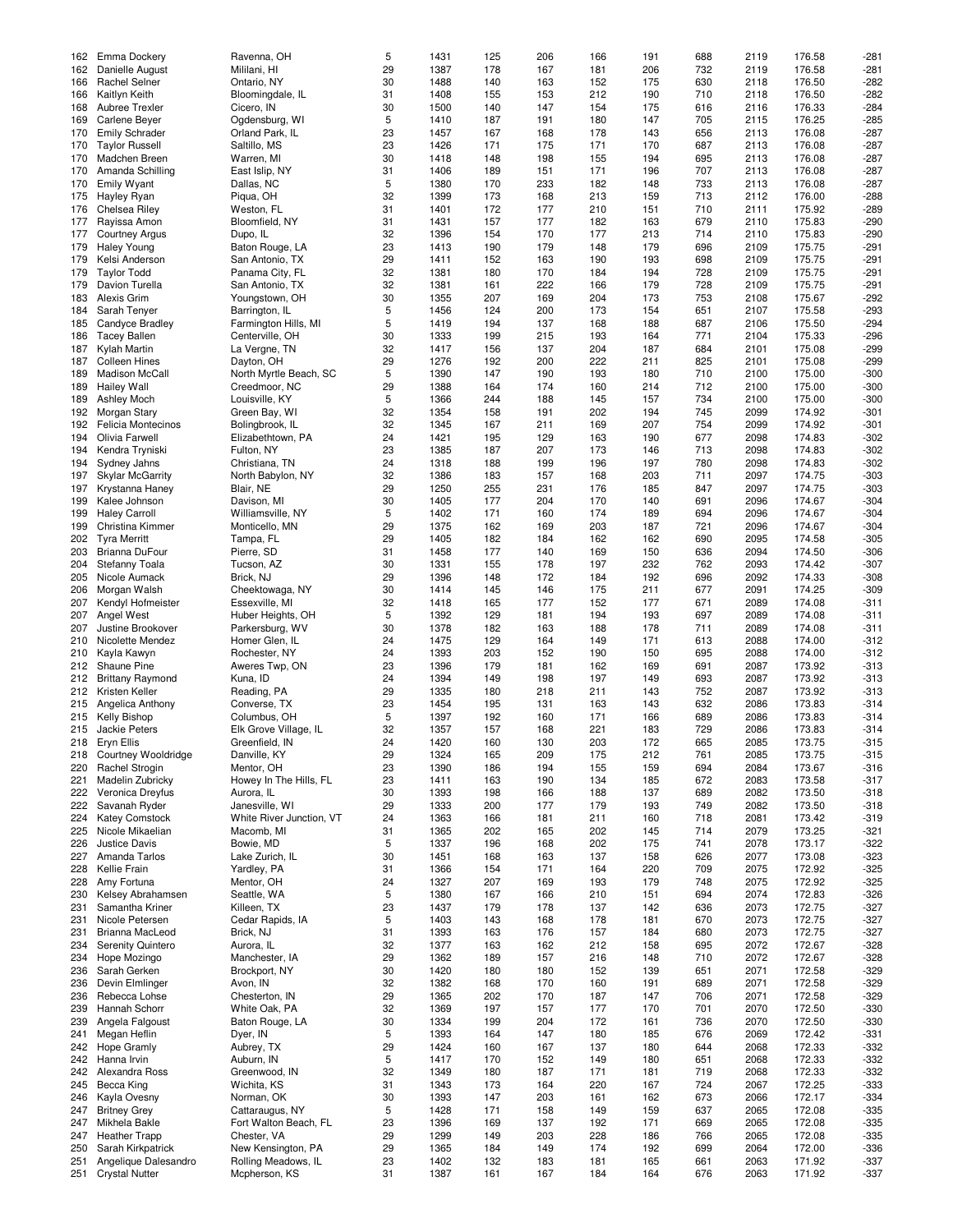| 253 | <b>Mallory Liversedge</b>           | Meridian, ID             | 24       | 1346         | 150        | 180        | 178        | 208        | 716        | 2062         | 171.83           | $-338$         |
|-----|-------------------------------------|--------------------------|----------|--------------|------------|------------|------------|------------|------------|--------------|------------------|----------------|
| 254 | Sierra Ciesiolka                    | Harker Heights, TX       | 24       | 1411         | 191        | 171        | 137        | 151        | 650        | 2061         | 171.75           | $-339$         |
| 254 | Averi Brown                         | Columbus, OH             | 30       | 1372         | 164        | 175        | 199        | 151        | 689        | 2061         | 171.75           | $-339$         |
| 256 | <b>Lindsey Mason</b>                | Loves Park, IL           | 30       | 1378         | 204        | 209        | 139        | 130        | 682        | 2060         | 171.67           | $-340$         |
| 256 | Jordan Byrnes                       | Kinderhook, NY           | 23       | 1333         | 168        | 178        | 180        | 201        | 727        | 2060         | 171.67           | $-340$         |
|     |                                     |                          |          |              |            |            |            |            |            |              |                  |                |
| 258 | Samantha Knight                     | Richland, MI             | 29       | 1383         | 169        | 133        | 211        | 163        | 676        | 2059         | 171.58           | $-341$         |
| 258 | Abigail Atkins                      | Columbia City, IN        | 32       | 1354         | 176        | 177        | 181        | 171        | 705        | 2059         | 171.58           | $-341$         |
| 260 | Josie Knight                        | Parkersburg, WV          | 30       | 1357         | 146        | 168        | 189        | 198        | 701        | 2058         | 171.50           | $-342$         |
| 260 | Brianna Jordan                      | Annandale, VA            | 31       | 1352         | 153        | 174        | 177        | 202        | 706        | 2058         | 171.50           | $-342$         |
|     |                                     |                          |          |              |            |            |            |            |            |              |                  |                |
| 260 | <b>Allison Morris</b>               | Ypsilanti, MI            | 24       | 1293         | 172        | 167        | 189        | 237        | 765        | 2058         | 171.50           | $-342$         |
| 263 | Victoria Odarczenko                 | Harwood Heights, IL      | 24       | 1378         | 156        | 151        | 159        | 213        | 679        | 2057         | 171.42           | $-343$         |
| 263 | <b>Claire Turner</b>                | Sheridan, WY             | 29       | 1358         | 196        | 158        | 159        | 186        | 699        | 2057         | 171.42           | $-343$         |
| 263 | Dawn Kleinspehn                     | Reading, PA              | 31       | 1347         | 190        | 144        | 192        | 184        | 710        | 2057         | 171.42           | $-343$         |
|     |                                     |                          |          |              |            |            |            |            |            |              |                  |                |
| 266 | Natalya Porcello                    | Albany, NY               | 32       | 1331         | 222        | 160        | 167        | 176        | 725        | 2056         | 171.33           | $-344$         |
| 266 | Kirstin Rood                        | Monroe, WI               | 5        | 1276         | 191        | 186        | 183        | 220        | 780        | 2056         | 171.33           | $-344$         |
| 268 | <b>Lauren Price</b>                 | Chicago, IL              | 31       | 1392         | 171        | 173        | 166        | 153        | 663        | 2055         | 171.25           | $-345$         |
| 269 | Angela Leap                         | Madison, IN              | 23       | 1386         | 173        | 174        | 168        | 153        | 668        | 2054         | 171.17           | $-346$         |
| 269 | Samantha Hart                       |                          | 32       | 1369         | 138        | 155        | 207        | 185        | 685        | 2054         | 171.17           | $-346$         |
|     |                                     | Troy, NY                 |          |              |            |            |            |            |            |              |                  |                |
| 271 | Jamie Krasnigor                     | Mooresville, NC          | 29       | 1392         | 167        | 150        | 165        | 179        | 661        | 2053         | 171.08           | $-347$         |
| 271 | Morgan Reising                      | Lewisville, TX           | 29       | 1369         | 179        | 163        | 180        | 162        | 684        | 2053         | 171.08           | $-347$         |
| 271 | Sarah Prince                        | Winfield, WV             | 5        | 1355         | 129        | 182        | 201        | 186        | 698        | 2053         | 171.08           | $-347$         |
| 274 |                                     |                          | 32       | 1325         |            | 191        | 170        | 208        |            | 2052         |                  | $-348$         |
|     | Makenzie Bowman                     | Cookeville, TN           |          |              | 158        |            |            |            | 727        |              | 171.00           |                |
| 275 | Megan Groth                         | Racine, WI               | 23       | 1385         | 173        | 160        | 157        | 176        | 666        | 2051         | 170.92           | $-349$         |
| 275 | Madisyn Juenger                     | Collinsville, MO         | 31       | 1351         | 168        | 163        | 197        | 172        | 700        | 2051         | 170.92           | $-349$         |
| 277 | Mariah Williams                     | Bloomington, NY          | 31       | 1380         | 179        | 144        | 157        | 190        | 670        | 2050         | 170.83           | $-350$         |
| 278 | Madisyn Hansen                      | Derby, KS                | 5        | 1374         | 144        | 156        | 187        | 186        | 673        | 2047         | 170.58           | $-353$         |
|     |                                     |                          |          |              |            |            |            |            |            |              |                  |                |
| 279 | Karlie Dostal                       | Pleasant Prairie, WI     | 29       | 1318         | 188        | 169        | 191        | 180        | 728        | 2046         | 170.50           | $-354$         |
| 280 | Angelica Hernandez                  | Aurora, IL               | 24       | 1363         | 180        | 184        | 193        | 125        | 682        | 2045         | 170.42           | $-355$         |
| 280 | Denisyha Waller                     | Markham, IL              | 32       | 1294         | 170        | 198        | 197        | 186        | 751        | 2045         | 170.42           | $-355$         |
| 282 | Alexandria Smigiel                  | Clinton Twp, MI          | 30       | 1432         | 159        | 160        | 156        | 137        | 612        | 2044         | 170.33           | $-356$         |
|     |                                     |                          |          |              |            |            |            |            |            |              |                  |                |
| 282 | <b>Ashley Fries</b>                 | Town Of Tonawanda, NY    | 5        | 1424         | 149        | 159        | 158        | 154        | 620        | 2044         | 170.33           | $-356$         |
| 282 | Lauren Piotrowski                   | Schenectady, NY          | 30       | 1376         | 125        | 182        | 181        | 180        | 668        | 2044         | 170.33           | $-356$         |
| 282 | <b>Brooke Woodard</b>               | Keller, TX               | 23       | 1373         | 142        | 167        | 152        | 210        | 671        | 2044         | 170.33           | $-356$         |
| 282 | <b>Emily Notebaert</b>              | Rochester, NY            | 30       | 1363         | 147        | 157        | 223        | 154        | 681        | 2044         | 170.33           | $-356$         |
|     |                                     |                          |          |              |            |            |            |            |            |              |                  |                |
| 282 | Paytynn Kuhns                       | Montgomery, IL           | 5        | 1359         | 196        | 168        | 185        | 136        | 685        | 2044         | 170.33           | $-356$         |
| 288 | Calla Bellis                        | Spencerport, NY          | 30       | 1310         | 169        | 181        | 192        | 191        | 733        | 2043         | 170.25           | $-357$         |
| 289 | Amanda Scharf                       | North Brunswick, NJ      | 31       | 1378         | 143        | 193        | 161        | 167        | 664        | 2042         | 170.17           | $-358$         |
| 289 | Makayla Baeten                      | Green Bay, WI            | 29       | 1351         | 164        | 164        | 174        | 189        | 691        | 2042         | 170.17           | $-358$         |
|     |                                     |                          |          |              |            |            |            |            |            |              |                  |                |
| 291 | Rebecca Dodson                      | Panama City, FL          | 32       | 1383         | 144        | 180        | 159        | 175        | 658        | 2041         | 170.08           | $-359$         |
| 291 | Cayla Davidson                      | Manassas, VA             | 5        | 1340         | 185        | 175        | 191        | 150        | 701        | 2041         | 170.08           | $-359$         |
| 293 | Rebecka Iversen                     | Clio, MI                 | 24       | 1423         | 178        | 129        | 134        | 176        | 617        | 2040         | 170.00           | $-360$         |
| 294 | <b>Madison Blythe</b>               | Saint John, IN           | 32       | 1357         | 212        | 162        | 164        | 143        | 681        | 2038         | 169.83           | $-362$         |
| 294 |                                     |                          |          | 1357         |            | 135        | 184        | 178        | 681        | 2038         | 169.83           |                |
|     | <b>Candice Goldfinch</b>            | Snohomish, WA            | 32       |              | 184        |            |            |            |            |              |                  | $-362$         |
| 294 | Sydney Strohm                       | Cibolo, TX               | 32       | 1316         | 176        | 175        | 209        | 162        | 722        | 2038         | 169.83           | $-362$         |
| 297 | <b>Katie Belk</b>                   | Dallas, NC               | 29       | 1360         | 166        | 175        | 181        | 155        | 677        | 2037         | 169.75           | $-363$         |
| 298 | Ashton Anderson                     | Topeka, KS               | 31       | 1372         | 156        | 180        | 160        | 168        | 664        | 2036         | 169.67           | $-364$         |
| 298 | Becca McBride                       | Godfrey, IL              | 29       | 1319         | 161        | 174        | 146        | 236        | 717        | 2036         | 169.67           | $-364$         |
|     |                                     |                          |          |              |            |            |            |            |            |              |                  |                |
| 298 | Ashley Kouba                        | Burbank, IL              | 31       | 1281         | 164        | 192        | 210        | 189        | 755        | 2036         | 169.67           | $-364$         |
| 301 | Nicole Taylor                       | Bossier City, LA         | 5        | 1361         | 156        | 172        | 176        | 169        | 673        | 2034         | 169.50           | $-366$         |
| 301 | Danielle Brock                      | Greenwood, SC            | 30       | 1343         | 176        | 160        | 177        | 178        | 691        | 2034         | 169.50           | $-366$         |
| 301 | Amber Orcutt                        | St Cloud, MN             | 29       | 1336         | 165        | 191        | 191        | 151        | 698        | 2034         | 169.50           | $-366$         |
|     |                                     |                          |          |              |            |            |            |            |            |              |                  |                |
| 301 | Katelyn Corwin                      | Gardena, CA              | 24       | 1302         | 171        | 203        | 171        | 187        | 732        | 2034         | 169.50           | $-366$         |
| 301 | Julie Bianco                        | Holtwood, PA             | 23       | 1251         | 223        | 181        | 226        | 153        | 783        | 2034         | 169.50           | $-366$         |
| 306 | Leanne Vastbinder                   | Winter Park, FL          | 5        | 1380         | 133        | 157        | 222        | 141        | 653        | 2033         | 169.42           | $-367$         |
| 306 | Julia DeAngelis                     | Muskego, WI              | 32       | 1340         | 167        | 177        | 211        | 138        | 693        | 2033         | 169.42           | $-367$         |
|     | <b>Annalee Sisk</b>                 |                          |          |              |            |            |            |            |            |              |                  |                |
| 308 |                                     | Rossville, IN            | 24       | 1350         | 158        | 142        | 158        | 224        | 682        | 2032         | 169.33           | $-368$         |
| 309 | Rachel Bamford                      | Gonic, NH                | 29       | 1380         | 164        | 138        | 159        | 190        | 651        | 2031         | 169.25           | $-369$         |
| 309 | Bethany Watson                      | Augusta, KS              | 31       | 1340         | 146        | 156        | 172        | 217        | 691        | 2031         | 169.25           | -369           |
| 311 | Lauren Schmitt                      | Elkhart Lake, WI         | 32       | 1307         | 159        | 181        | 204        | 177        | 721        | 2028         | 169.00           | $-372$         |
|     |                                     |                          |          |              |            |            |            |            |            |              |                  |                |
| 311 | Alexandra Wozniak                   | Oak Lawn, IL             | 23       | 1304         | 139        | 181        | 201        | 203        | 724        | 2028         | 169.00           | $-372$         |
| 313 | Deborah Epps                        | Ft. Washington, MD       | 5        | 1254         | 181        | 191        | 224        | 177        | 773        | 2027         | 168.92           | $-373$         |
| 314 | Averi Laughlin                      | Prairieville, LA         | 5        | 1392         | 145        | 186        | 138        | 164        | 633        | 2025         | 168.75           | $-375$         |
| 314 | Rhianna Smith                       | Mt Olive, NJ             | 29       | 1309         | 171        | 180        | 212        | 153        | 716        | 2025         | 168.75           | $-375$         |
| 316 | Taylor Heimbecker                   | Kitchener, ON            | 24       | 1352         | 166        | 197        | 140        | 169        | 672        | 2024         | 168.67           | $-376$         |
|     |                                     |                          |          |              |            |            |            |            |            |              |                  |                |
| 316 | Hayley Larson                       | Imperial, MO             | 31       | 1305         | 223        | 135        | 189        | 172        | 719        | 2024         | 168.67           | -376           |
| 318 | Jessica Schram                      | New Lenox, IL            | 5        | 1362         | 132        | 194        | 194        | 141        | 661        | 2023         | 168.58           | $-377$         |
| 319 | Elisabeth Henderson                 | Yukon, OK                | 29       | 1348         | 147        | 172        | 178        | 176        | 673        | 2021         | 168.42           | $-379$         |
| 319 | <b>Lauren Snipes</b>                | Lake City, FL            | 31       | 1294         | 157        | 168        | 203        | 199        | 727        | 2021         | 168.42           | $-379$         |
| 321 | Jaimee Jaskie                       | Bluffton, IN             | 29       | 1341         | 181        | 148        | 179        | 171        | 679        | 2020         | 168.33           | $-380$         |
|     |                                     |                          |          |              |            |            |            |            |            |              |                  |                |
| 322 | Danyell Chupp                       | New Berlin, WI           | 32       | 1335         | 160        | 154        | 178        | 192        | 684        | 2019         | 168.25           | $-381$         |
| 323 | Rachel Henson                       | Herrin, IL               | 24       | 1248         | 188        | 196        | 189        | 197        | 770        | 2018         | 168.17           | $-382$         |
| 324 | Monica Colon                        | Romeoville, IL           | 23       | 1383         | 163        | 152        | 144        | 175        | 634        | 2017         | 168.08           | $-383$         |
| 324 | <b>Allison Wells</b>                | Dilworth, MN             | 23       | 1377         | 147        | 169        | 154        | 170        | 640        | 2017         | 168.08           | -383           |
|     |                                     |                          |          |              |            |            |            |            |            |              |                  |                |
| 326 | Savannah Slark                      | Columbus, OH             | 30       | 1375         | 174        | 179        | 127        | 161        | 641        | 2016         | 168.00           | $-384$         |
| 326 | Keondra Eaton                       | Baton Rouge, LA          | 5        | 1373         | 162        | 147        | 149        | 185        | 643        | 2016         | 168.00           | $-384$         |
| 328 | Angela Kozma                        | Beachwood, NJ            | 24       | 1340         | 168        | 193        | 158        | 156        | 675        | 2015         | 167.92           | $-385$         |
| 329 | <b>Isabel Hughes</b>                | Raleigh, NC              | 30       | 1340         | 149        | 187        | 168        | 170        | 674        | 2014         | 167.83           | $-386$         |
|     |                                     |                          |          |              |            |            |            |            |            |              |                  |                |
| 329 | Alecia Albanese                     | Griffith, IN             | 32       | 1338         | 144        | 175        | 155        | 202        | 676        | 2014         | 167.83           | -386           |
| 329 | <b>Whitney Adams</b>                | Charlotte, MI            | 5        | 1294         | 188        | 190        | 208        | 134        | 720        | 2014         | 167.83           | -386           |
| 332 | Mollie McGhee                       | Genoa, OH                | 31       | 1396         | 154        | 137        | 155        | 171        | 617        | 2013         | 167.75           | $-387$         |
| 333 | Zoe Mahn                            | Seattle, WA              | 5        | 1382         | 145        | 158        | 166        | 161        | 630        | 2012         | 167.67           | $-388$         |
| 333 | Keri Ladigo                         | Newnan, GA               | 24       | 1289         | 173        | 155        | 198        | 197        | 723        | 2012         | 167.67           | $-388$         |
|     |                                     |                          |          |              |            |            |            |            |            |              |                  |                |
| 335 | Jaden Takayesu                      | Flower Mound, TX         | 30       | 1388         | 165        | 158        | 141        | 159        | 623        | 2011         | 167.58           | -389           |
| 335 | Jessica Shufelt                     | Watervliet, NY           | 30       | 1356         | 182        | 163        | 159        | 151        | 655        | 2011         | 167.58           | $-389$         |
| 335 | Rachel DeVillier                    | Riverview, FL            | 32       | 1335         | 175        | 150        | 161        | 190        | 676        | 2011         | 167.58           | $-389$         |
| 335 |                                     |                          |          |              |            |            |            |            |            |              |                  |                |
|     |                                     |                          |          |              |            |            |            |            |            |              |                  |                |
|     | Capri Howard                        | Lansing, IL              | 23       | 1288         | 183        | 211        | 135        | 194        | 723        | 2011         | 167.58           | -389           |
| 339 | <b>Haley Douglas</b>                | Montgomery, IL           | 5        | 1392         | 141        | 157        | 161        | 159        | 618        | 2010         | 167.50           | -390           |
| 339 | Hailie Savoie<br>339 Veronica Prior | Cankton, LA<br>Allen, TX | 30<br>31 | 1360<br>1353 | 166<br>118 | 167<br>155 | 170<br>190 | 147<br>194 | 650<br>657 | 2010<br>2010 | 167.50<br>167.50 | $-390$<br>-390 |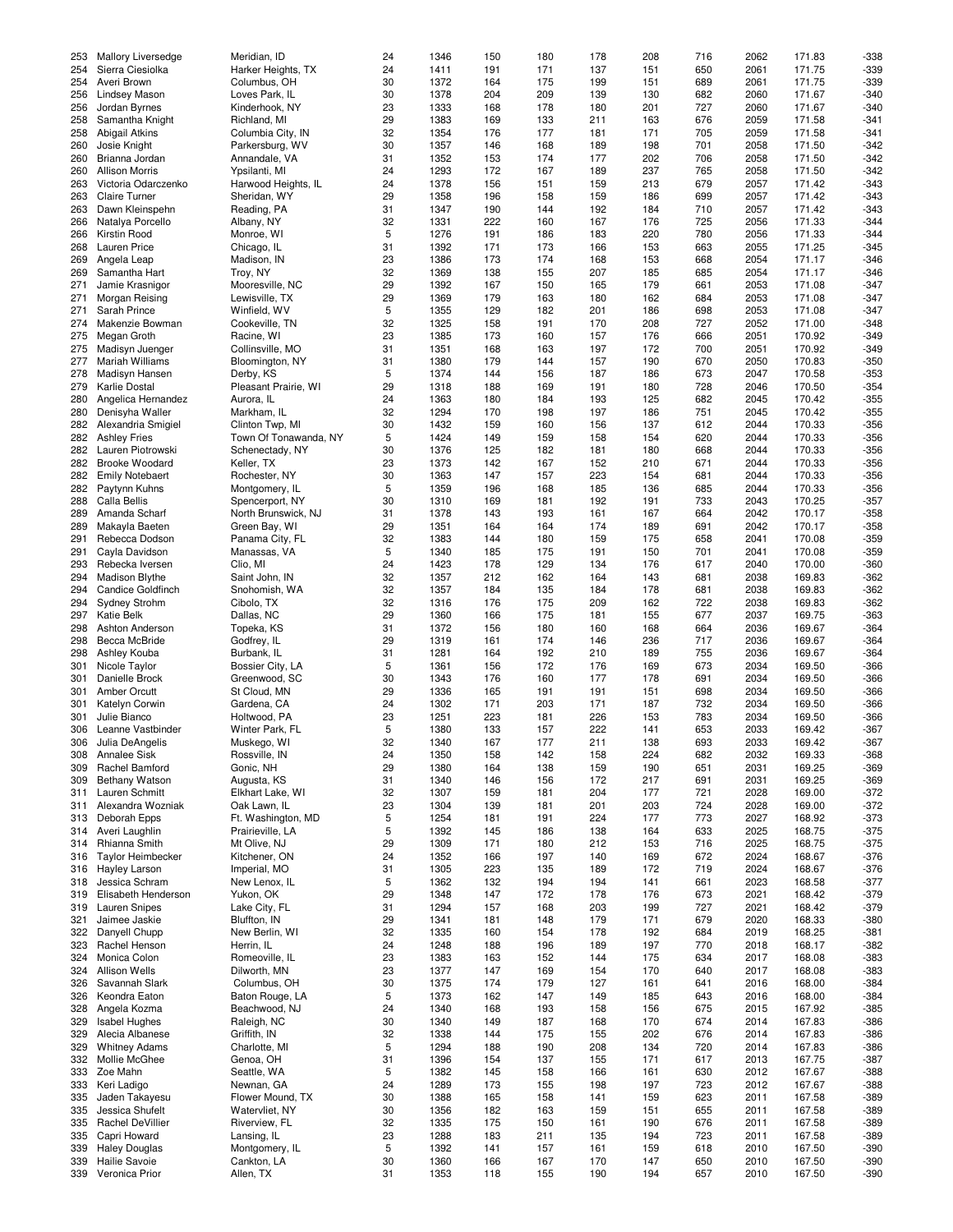|     |                         | Mount Juliet, TN      | 24 | 1345 | 138 | 178 | 184 | 165 | 665 | 2010 | 167.50 | $-390$ |
|-----|-------------------------|-----------------------|----|------|-----|-----|-----|-----|-----|------|--------|--------|
| 339 | Megan Metz              |                       |    |      |     |     |     |     |     |      |        |        |
| 339 | <b>Whitney Laritson</b> | Walton, NE            | 5  | 1295 | 174 | 141 | 159 | 241 | 715 | 2010 | 167.50 | $-390$ |
| 344 | Carolyn Williams        | Glen Burnie, MD       | 5  | 1318 | 195 | 164 | 160 | 172 | 691 | 2009 | 167.42 | $-391$ |
| 344 | Jessica Bello           | Pennsauken, NJ        | 5  | 1301 | 168 | 170 | 190 | 180 | 708 | 2009 | 167.42 | -391   |
| 346 | <b>Ashley Trone</b>     | Indianapolis, IN      | 30 | 1390 | 208 | 131 | 149 | 129 | 617 | 2007 | 167.25 | $-393$ |
|     |                         |                       |    |      |     |     |     |     |     |      |        |        |
| 347 | Ami Richardson          | Humble, TX            | 5  | 1338 | 207 | 191 | 135 | 135 | 668 | 2006 | 167.17 | $-394$ |
| 347 | Jennifer Fitts          | Birdsboro, PA         | 24 | 1296 | 174 | 161 | 187 | 188 | 710 | 2006 | 167.17 | $-394$ |
| 349 | Joanne Savage           | Arlington Heights, IL | 5  | 1353 | 142 | 241 | 144 | 124 | 651 | 2004 | 167.00 | $-396$ |
| 349 | Dana Brandt             | West Chicago, IL      | 29 | 1299 | 144 | 224 | 150 | 187 | 705 | 2004 | 167.00 | $-396$ |
|     |                         |                       |    |      |     |     |     |     |     |      |        |        |
| 349 | Sydney Ohl              | Ann Arbor, MI         | 32 | 1298 | 162 | 205 | 178 | 161 | 706 | 2004 | 167.00 | $-396$ |
| 352 | Aubrey Shipman          | Lexington, NC         | 29 | 1317 | 172 | 201 | 166 | 147 | 686 | 2003 | 166.92 | $-397$ |
| 353 | Olivia Laird            | Middletown, DE        | 31 | 1289 | 193 | 164 | 171 | 185 | 713 | 2002 | 166.83 | $-398$ |
| 354 | Andrea Sykes            | Grand Blanc, MI       | 32 | 1378 | 166 | 158 | 161 | 138 | 623 | 2001 | 166.75 | $-399$ |
|     |                         |                       |    |      |     |     |     |     |     |      |        |        |
| 354 | <b>Talia Pilyih</b>     | Pittsburgh, PA        | 29 | 1282 | 159 | 173 | 209 | 178 | 719 | 2001 | 166.75 | $-399$ |
| 356 | Emilie Passanante       | Port St. Lucie, FL    | 5  | 1360 | 174 | 118 | 182 | 166 | 640 | 2000 | 166.67 | $-400$ |
| 356 | <b>Renee Riffey</b>     | Glen Burnie, MD       | 24 | 1359 | 152 | 178 | 133 | 178 | 641 | 2000 | 166.67 | $-400$ |
| 356 | <b>Brooklynn Schutz</b> | Elkhart, IN           | 31 | 1324 | 160 | 188 | 192 | 136 | 676 | 2000 | 166.67 | $-400$ |
|     |                         |                       |    |      |     |     |     |     |     |      |        |        |
| 359 | Miranda Vreeland        | Pepin, WI             | 32 | 1360 | 153 | 159 | 166 | 159 | 637 | 1997 | 166.42 | $-403$ |
| 359 | Kennedi Laughlin        | Destin, FL            | 31 | 1347 | 161 | 162 | 153 | 174 | 650 | 1997 | 166.42 | $-403$ |
| 359 | Jaime Golden            | Sparta, NJ            | 31 | 1303 | 179 | 160 | 178 | 177 | 694 | 1997 | 166.42 | $-403$ |
| 359 | Kortnee McBride         | Indianapolis, IN      | 32 | 1205 | 191 | 242 | 188 | 171 | 792 | 1997 | 166.42 | $-403$ |
|     |                         |                       |    |      |     |     |     |     |     |      |        |        |
| 363 | Aspen Herzberg          | Wichita, KS           | 31 | 1331 | 155 | 159 | 192 | 159 | 665 | 1996 | 166.33 | $-404$ |
| 363 | Emma Davis              | Horton, MI            | 30 | 1308 | 215 | 162 | 184 | 127 | 688 | 1996 | 166.33 | $-404$ |
| 365 | Hannah Hatala           | Trenton, MI           | 24 | 1314 | 186 | 220 | 129 | 146 | 681 | 1995 | 166.25 | $-405$ |
| 365 | Kayla Vernon            | Indianapolis, IN      | 23 | 1313 | 165 | 186 | 154 | 177 | 682 | 1995 | 166.25 | $-405$ |
|     |                         |                       |    |      |     |     |     |     |     |      |        |        |
| 367 | Marie Beyer             | Algonquin, IL         | 30 | 1407 | 147 | 156 | 156 | 128 | 587 | 1994 | 166.17 | $-406$ |
| 368 | Samantha Holbrook       | Haymarket, VA         | 5  | 1315 | 178 | 197 | 189 | 114 | 678 | 1993 | 166.08 | $-407$ |
| 369 | Abigail Moeller         | Rice, MN              | 29 | 1359 | 166 | 170 | 142 | 155 | 633 | 1992 | 166.00 | $-408$ |
| 369 | <b>Tyler Karpinecz</b>  | Woodbridge, NJ        | 31 | 1322 | 161 | 176 | 162 | 171 | 670 | 1992 | 166.00 | $-408$ |
|     |                         |                       |    |      |     |     |     |     |     |      |        |        |
| 371 | Margie Gish             | Peculiar, MO          | 5  | 1367 | 189 | 157 | 140 | 138 | 624 | 1991 | 165.92 | $-409$ |
| 371 | <b>Tyra Sanchez</b>     | Honolulu, HI          | 23 | 1345 | 158 | 175 | 163 | 150 | 646 | 1991 | 165.92 | $-409$ |
| 371 | Kaitlyn George          | Arlington, TX         | 5  | 1314 | 178 | 181 | 181 | 137 | 677 | 1991 | 165.92 | $-409$ |
| 374 | <b>Taylor Purgett</b>   | Marshfield, WI        | 30 | 1431 | 136 | 142 | 134 | 147 | 559 | 1990 | 165.83 | $-410$ |
|     |                         |                       |    |      |     |     |     |     |     |      |        |        |
| 374 | Joni Wirtz              | Battle Creek, MI      | 5  | 1360 | 113 | 186 | 131 | 200 | 630 | 1990 | 165.83 | $-410$ |
| 374 | Caity Cox               | Burton, MI            | 29 | 1319 | 181 | 197 | 136 | 157 | 671 | 1990 | 165.83 | $-410$ |
| 377 | Michaela Kelly          | Bettendorf, IA        | 32 | 1340 | 179 | 148 | 147 | 175 | 649 | 1989 | 165.75 | $-411$ |
|     |                         |                       |    |      |     |     |     |     |     |      |        |        |
| 377 | Kayla Johnson           | Edison, NJ            | 31 | 1324 | 149 | 137 | 157 | 222 | 665 | 1989 | 165.75 | $-411$ |
| 377 | Adaliz Carballo         | Carolina, PR          | 29 | 1289 | 181 | 177 | 153 | 189 | 700 | 1989 | 165.75 | $-411$ |
| 377 | Gabrielle Silva         | Lindenhurst, IL       | 32 | 1286 | 176 | 164 | 183 | 180 | 703 | 1989 | 165.75 | $-411$ |
| 381 | Olivia Rios             | Mt. Vernon, IL        | 23 | 1321 | 171 | 193 | 149 | 154 | 667 | 1988 | 165.67 | -412   |
|     |                         |                       |    |      |     |     |     |     |     |      |        |        |
| 381 | <b>Taylor Nguyen</b>    | Chaska, MN            | 23 | 1302 | 197 | 191 | 146 | 152 | 686 | 1988 | 165.67 | $-412$ |
| 381 | Michelle Dekowski       | Linden, NJ            | 31 | 1280 | 178 | 174 | 182 | 174 | 708 | 1988 | 165.67 | $-412$ |
| 381 | Morgan Williams         | Round Rock, TX        | 24 | 1259 | 189 | 167 | 197 | 176 | 729 | 1988 | 165.67 | $-412$ |
| 385 | Camelia Coffman         | Rocklin, CA           | 23 | 1345 | 152 | 171 | 169 | 149 | 641 | 1986 | 165.50 | $-414$ |
|     |                         |                       | 24 |      |     |     |     |     |     |      |        | $-414$ |
| 385 | Julia Favata            | Niskayuna, NY         |    | 1276 | 187 | 155 | 200 | 168 | 710 | 1986 | 165.50 |        |
| 387 | Stefani Fallabeck       | Kenosha, WI           | 32 | 1384 | 158 | 150 | 137 | 156 | 601 | 1985 | 165.42 | $-415$ |
| 387 | Elise Chambers          | Ocoee, FL             | 30 | 1354 | 145 | 157 | 180 | 149 | 631 | 1985 | 165.42 | $-415$ |
| 387 | <b>Madison Douglass</b> | Wichita, KS           | 30 | 1319 | 188 | 169 | 131 | 178 | 666 | 1985 | 165.42 | $-415$ |
|     |                         |                       |    |      |     |     |     |     |     |      |        |        |
| 390 | Jennifer Kelly          | Clinton Township, MI  | 31 | 1358 | 141 | 169 | 144 | 172 | 626 | 1984 | 165.33 | $-416$ |
| 391 | Amanda Zappacosta       | Reading, PA           | 30 | 1377 | 136 | 136 | 170 | 163 | 605 | 1982 | 165.17 | $-418$ |
| 392 | Kaitlyn Rudy            | Buffalo Grove, IL     | 32 | 1351 | 168 | 163 | 138 | 161 | 630 | 1981 | 165.08 | -419   |
| 392 | Rachel Manetz           | Howell, MI            | 29 | 1252 | 156 | 201 | 175 | 197 | 729 | 1981 | 165.08 | $-419$ |
|     |                         |                       |    |      |     |     |     |     |     |      |        |        |
| 394 | Marissa Ramirez         | Lockport, IL          | 24 | 1310 | 148 | 154 | 190 | 178 | 670 | 1980 | 165.00 | $-420$ |
| 395 | Amanda Balas            | Trafford, PA          | 31 | 1358 | 178 | 113 | 154 | 176 | 621 | 1979 | 164.92 | -421   |
| 395 | Megan Paul              | Butler, PA            | 23 | 1336 | 160 | 155 | 161 | 167 | 643 | 1979 | 164.92 | $-421$ |
| 395 | Brianna Erdmann         | Menasha, WI           | 31 | 1329 | 129 | 153 | 178 | 190 | 650 | 1979 | 164.92 | $-421$ |
|     |                         |                       |    |      |     |     |     |     |     |      |        |        |
| 395 | <b>Madison Perry</b>    | Hawthorne, NJ         | 23 | 1308 | 166 | 169 | 162 | 174 | 671 | 1979 | 164.92 | -421   |
| 395 | Megan Schmidt           | Burlington, WI        | 23 | 1282 | 145 | 172 | 168 | 212 | 697 | 1979 | 164.92 | -421   |
| 395 | Alicia Johnson          | Evans, GA             | 24 | 1279 | 185 | 178 | 155 | 182 | 700 | 1979 | 164.92 | -421   |
| 401 | Sabrina Fautheree       | Converse, TX          | 5  | 1355 | 153 | 153 | 136 | 181 | 623 | 1978 | 164.83 | $-422$ |
|     |                         |                       |    |      |     |     |     |     |     |      |        |        |
| 401 | Leah Glazer             | Henderson, NV         | 23 | 1337 | 164 | 186 | 144 | 147 | 641 | 1978 | 164.83 | -422   |
| 401 | Sheyenne Cromer         | Craig, CO             | 23 | 1314 | 190 | 170 | 139 | 165 | 664 | 1978 | 164.83 | $-422$ |
| 401 | SarahKate Palmer        | Westerville, OH       | 32 | 1252 | 234 | 186 | 154 | 152 | 726 | 1978 | 164.83 | $-422$ |
| 405 | <b>Caitlyn Titer</b>    | Land O Lakes, FL      | 29 | 1338 | 160 | 145 | 177 | 157 | 639 | 1977 | 164.75 | $-423$ |
| 405 | Jennifer Zich           | Waukesha, WI          | 24 | 1297 | 195 | 165 | 142 | 178 | 680 | 1977 | 164.75 | -423   |
|     |                         |                       |    |      |     |     |     |     |     |      |        |        |
| 407 | Meranda Edmonds         | Rockwell, NC          | 29 | 1341 | 135 | 168 | 159 | 172 | 634 | 1975 | 164.58 | $-425$ |
| 407 | Janet Hill              | Euclid, OH            | 29 | 1295 | 124 | 221 | 190 | 145 | 680 | 1975 | 164.58 | $-425$ |
| 409 | Savannah Erickson       | Mason City, IL        | 5  | 1333 | 165 | 170 | 149 | 157 | 641 | 1974 | 164.50 | $-426$ |
| 409 |                         | Macomb, MI            | 30 | 1307 |     |     |     |     | 667 | 1974 |        | $-426$ |
|     | Hannah Forton           |                       |    |      | 170 | 150 | 176 | 171 |     |      | 164.50 |        |
| 411 | Sierra Johnson          | Lincoln, NE           | 23 | 1378 | 138 | 162 | 148 | 147 | 595 | 1973 | 164.42 | $-427$ |
| 411 | Mackenzie Mitchell      | Olathe, KS            | 5  | 1283 | 149 | 195 | 187 | 159 | 690 | 1973 | 164.42 | $-427$ |
| 411 | Lee Ann Reyes           | Las Vegas, NV         | 24 | 1244 | 189 | 180 | 172 | 188 | 729 | 1973 | 164.42 | -427   |
|     |                         | Gurnee, IL            | 24 | 1258 |     |     |     |     |     |      |        | $-428$ |
| 414 | Kayla Rossi             |                       |    |      | 151 | 173 | 181 | 209 | 714 | 1972 | 164.33 |        |
| 415 | Rylee Blood             | Ely, IA               | 23 | 1353 | 145 | 143 | 171 | 159 | 618 | 1971 | 164.25 | $-429$ |
| 415 | Sarah Martin            | Lockport, IL          | 24 | 1250 | 187 | 190 | 178 | 166 | 721 | 1971 | 164.25 | $-429$ |
| 417 | Cristina Scheuerman     | Zeeland, MI           | 31 | 1351 | 146 | 164 | 144 | 165 | 619 | 1970 | 164.17 | $-430$ |
|     |                         |                       |    |      |     |     |     |     |     |      |        |        |
| 417 | Katelyn LaBelle         | Grand Rapids, MI      | 24 | 1207 | 172 | 220 | 181 | 190 | 763 | 1970 | 164.17 | $-430$ |
| 419 | <b>Ashley Santos</b>    | Fresno, CA            | 5  | 1292 | 170 | 165 | 188 | 154 | 677 | 1969 | 164.08 | -431   |
| 419 | <b>Tiffany Griffith</b> | Kitchener, ON         | 5  | 1261 | 191 | 173 | 153 | 191 | 708 | 1969 | 164.08 | -431   |
| 421 | Alexandria Ford         | Bartlesville, OK      | 5  | 1212 | 186 | 171 | 197 | 202 | 756 | 1968 | 164.00 | $-432$ |
|     |                         |                       |    |      |     |     |     |     |     |      |        |        |
| 422 | <b>Haley Solberg</b>    | Belvidere, IL         | 23 | 1387 | 149 | 122 | 143 | 166 | 580 | 1967 | 163.92 | $-433$ |
| 422 | <b>Destiny Truly</b>    | Minneapolis, MN       | 24 | 1322 | 176 | 149 | 173 | 147 | 645 | 1967 | 163.92 | $-433$ |
| 422 | Gwen Maeha              | Wahiawa, HI           | 23 | 1320 | 170 | 177 | 156 | 144 | 647 | 1967 | 163.92 | -433   |
| 422 | Paige Beeney            | Salado, TX            | 29 | 1314 | 150 | 144 | 181 | 178 | 653 | 1967 | 163.92 | $-433$ |
|     |                         |                       |    |      |     |     |     |     |     |      |        |        |
| 426 | Sarah Maxson            | Acworth, GA           | 29 | 1371 | 167 | 116 | 156 | 156 | 595 | 1966 | 163.83 | $-434$ |
| 427 | <b>Brooke Allen</b>     | Chamberlain, SD       | 30 | 1358 | 162 | 125 | 171 | 148 | 606 | 1964 | 163.67 | -436   |
| 428 | Rebecca Armand          | South Plainfield, NJ  | 31 | 1368 | 149 | 165 | 152 | 129 | 595 | 1963 | 163.58 | $-437$ |
| 428 | Meghan Christman        | Pittsburgh, PA        | 31 | 1328 | 141 | 180 | 169 | 145 | 635 | 1963 | 163.58 | $-437$ |
| 428 | Montana Meyer           | Imperial, MO          | 31 | 1318 | 158 | 161 | 169 | 157 | 645 | 1963 | 163.58 | -437   |
|     |                         |                       |    |      |     |     |     |     |     |      |        |        |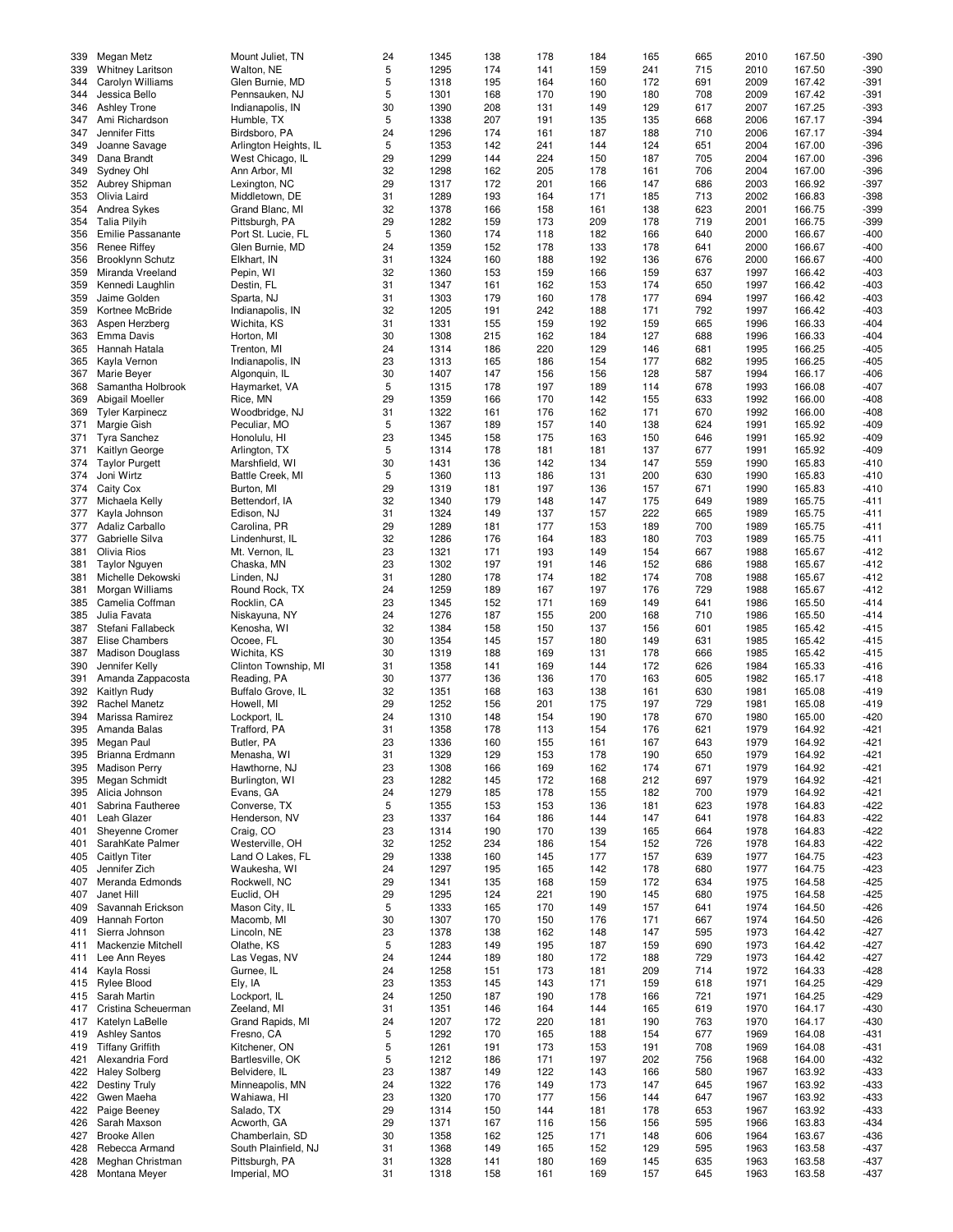| 431 | <b>Kelsey Edwards</b>  | Old Bridge, NJ        | 31 | 1359 | 124 | 169 | 153 | 156 | 602 | 1961 | 163.42 | $-439$ |
|-----|------------------------|-----------------------|----|------|-----|-----|-----|-----|-----|------|--------|--------|
| 431 | Tea Lewis              | N. Chesterfield, VA   | 30 | 1354 | 164 | 147 | 164 | 132 | 607 | 1961 | 163.42 | $-439$ |
| 431 | <b>Karley Foster</b>   | Kitchener, ON         | 24 | 1312 | 173 | 176 | 135 | 165 | 649 | 1961 | 163.42 | $-439$ |
| 431 | Kailee Evans           | Akron, OH             | 5  | 1302 | 200 | 155 | 181 | 123 | 659 | 1961 | 163.42 | $-439$ |
|     |                        |                       |    |      |     |     |     |     |     |      |        |        |
| 431 | Sarah Busse            | Commack, NY           | 24 | 1218 | 178 | 175 | 177 | 213 | 743 | 1961 | 163.42 | $-439$ |
| 436 | Jacquelyn Moss         | Midlothian, VA        | 30 | 1373 | 113 | 162 | 157 | 155 | 587 | 1960 | 163.33 | $-440$ |
| 437 | Brenna Gibbons         | Frankfort, IN         | 29 | 1320 | 159 | 182 | 164 | 134 | 639 | 1959 | 163.25 | $-441$ |
| 437 | Megan Hess             | Urbandale, IA         | 30 | 1312 | 159 | 164 | 197 | 127 | 647 | 1959 | 163.25 | $-441$ |
| 437 | Callie Watson          | Centerville, OH       | 32 | 1289 | 145 | 167 | 173 | 185 | 670 | 1959 | 163.25 | $-441$ |
|     |                        |                       |    |      |     |     |     |     |     |      |        |        |
| 440 | Sydney Underwood       | Louisville, KY        | 23 | 1304 | 169 | 174 | 172 | 139 | 654 | 1958 | 163.17 | $-442$ |
| 440 | Rachel Dahlin          | Andover, MN           | 24 | 1236 | 160 | 140 | 221 | 201 | 722 | 1958 | 163.17 | $-442$ |
| 442 | Megan Knisley          | Kansas City, MO       | 5  | 1347 | 163 | 167 | 145 | 135 | 610 | 1957 | 163.08 | $-443$ |
| 442 |                        |                       | 23 | 1327 | 119 | 165 | 190 |     | 630 | 1957 | 163.08 | $-443$ |
|     | Elise London           | Hoffman Estates, IL   |    |      |     |     |     | 156 |     |      |        |        |
| 442 | Jennifer Lemay         | Lebanon, NH           | 24 | 1272 | 179 | 153 | 172 | 181 | 685 | 1957 | 163.08 | $-443$ |
| 445 | Lexis Ortiz            | Staten Island, NY     | 24 | 1287 | 177 | 193 | 149 | 150 | 669 | 1956 | 163.00 | $-444$ |
| 445 | Shea Hardacre-Stiles   | Sturgis, SD           | 31 | 1270 | 150 | 175 | 173 | 188 | 686 | 1956 | 163.00 | $-444$ |
| 445 | <b>Faith Hall</b>      |                       | 24 | 1242 | 196 | 192 | 138 | 188 | 714 | 1956 |        | $-444$ |
|     |                        | Zionsville, IN        |    |      |     |     |     |     |     |      | 163.00 |        |
| 448 | Ashley Heistand        | Godfrey, IL           | 29 | 1369 | 180 | 150 | 154 | 101 | 585 | 1954 | 162.83 | $-446$ |
| 449 | Colleen Vandermeulen   | Vernon Hills, IL      | 32 | 1299 | 167 | 124 | 164 | 199 | 654 | 1953 | 162.75 | $-447$ |
| 450 | <b>Emily Forkner</b>   | Noblesville, IN       | 23 | 1296 | 168 | 149 | 171 | 168 | 656 | 1952 | 162.67 | $-448$ |
| 451 | <b>Hayley Connelly</b> | Hazlet, NJ            | 31 | 1349 | 138 | 187 | 152 | 125 | 602 | 1951 | 162.58 | $-449$ |
|     |                        |                       |    |      |     |     |     |     |     |      |        |        |
| 452 | Danilyn Alisna-Talon   | Honolulu, HI          | 24 | 1265 | 194 | 126 | 167 | 198 | 685 | 1950 | 162.50 | $-450$ |
| 453 | Megan Carpenter        | San Diego, CA         | 30 | 1351 | 135 | 135 | 153 | 175 | 598 | 1949 | 162.42 | $-451$ |
| 453 | Jessica Howell         | Moline, IL            | 5  | 1312 | 191 | 160 | 157 | 129 | 637 | 1949 | 162.42 | $-451$ |
| 455 | Abigail Salazar        | New Braunfels, TX     | 5  | 1336 | 146 | 146 | 167 | 153 | 612 | 1948 | 162.33 | $-452$ |
|     |                        |                       |    |      |     |     |     |     |     |      |        |        |
| 455 | Amber Davenport        | Counce, TN            | 24 | 1317 | 161 | 184 | 141 | 145 | 631 | 1948 | 162.33 | $-452$ |
| 455 | <b>Grace Martin</b>    | Spokane Valley, WA    | 5  | 1288 | 146 | 192 | 182 | 140 | 660 | 1948 | 162.33 | $-452$ |
| 455 | Mikaela Hilker         | Amherst Junction, WI  | 5  | 1253 | 189 | 147 | 194 | 165 | 695 | 1948 | 162.33 | $-452$ |
| 455 | Ashley Lang            | Monticello, MN        | 29 | 1231 | 169 | 187 | 199 | 162 | 717 | 1948 | 162.33 | $-452$ |
|     |                        |                       |    |      |     |     |     |     |     |      |        |        |
| 460 | Amy Hollingshead       | Zion, IL              | 32 | 1260 | 131 | 204 | 159 | 193 | 687 | 1947 | 162.25 | $-453$ |
| 460 | Makayla Lancioni       | New Hudson, MI        | 29 | 1229 | 188 | 168 | 148 | 214 | 718 | 1947 | 162.25 | $-453$ |
| 462 | Megan Cook             | Dayton, OH            | 31 | 1281 | 170 | 137 | 204 | 154 | 665 | 1946 | 162.17 | $-454$ |
| 463 | Destiny Rottman        | Coal Valley, IL       | 32 | 1257 | 213 | 164 | 164 | 147 | 688 | 1945 | 162.08 | $-455$ |
|     |                        |                       |    |      |     |     |     |     |     |      |        |        |
| 464 | Kayla Kluth            | Mitchell, SD          | 30 | 1353 | 127 | 171 | 156 | 136 | 590 | 1943 | 161.92 | $-457$ |
| 464 | Molly Warshaw          | Seattle, WA           | 5  | 1289 | 134 | 181 | 151 | 188 | 654 | 1943 | 161.92 | $-457$ |
| 464 | Emily Tull             | Baltimore, MD         | 31 | 1282 | 168 | 170 | 172 | 151 | 661 | 1943 | 161.92 | $-457$ |
| 464 | Miranda Buxengard      | Wabasha, MN           | 32 | 1252 | 184 | 186 | 170 | 151 | 691 | 1943 | 161.92 | $-457$ |
|     |                        |                       |    |      |     |     |     |     |     |      |        |        |
| 468 | Breanna Elkin          | Louisville, KY        | 31 | 1282 | 174 | 192 | 145 | 149 | 660 | 1942 | 161.83 | $-458$ |
| 469 | Arissa Byrn            | Virginia Beach, VA    | 29 | 1319 | 149 | 187 | 120 | 166 | 622 | 1941 | 161.75 | $-459$ |
| 470 | Sarah Florence         | Egg Harbor City, NJ   | 31 | 1339 | 130 | 171 | 166 | 134 | 601 | 1940 | 161.67 | $-460$ |
| 471 | Megan Thorncroft       | Alpharetta, GA        | 30 | 1314 | 162 | 151 | 122 | 190 | 625 | 1939 | 161.58 | $-461$ |
|     |                        |                       |    |      |     |     |     |     |     |      |        |        |
| 471 | Deanna Jones           | Pomona, NY            | 23 | 1267 | 182 | 190 | 150 | 150 | 672 | 1939 | 161.58 | $-461$ |
| 473 | <b>Molly Brandos</b>   | Brookfield, WI        | 5  | 1353 | 166 | 146 | 145 | 127 | 584 | 1937 | 161.42 | $-463$ |
| 473 | Arianna Campbell       | Coos Bay, OR          | 30 | 1267 | 154 | 190 | 165 | 161 | 670 | 1937 | 161.42 | $-463$ |
| 475 | Kaleigh Rapp           | Grand Island, NE      | 24 | 1317 | 148 | 125 | 168 | 178 | 619 | 1936 | 161.33 | $-464$ |
|     |                        |                       |    |      |     |     |     |     |     |      |        |        |
| 476 | Heather Duncan         | Middleburg, FL        | 32 | 1330 | 158 | 154 | 137 | 156 | 605 | 1935 | 161.25 | $-465$ |
| 476 | Megan McWhirter        | Indian Trail, NC      | 29 | 1329 | 134 | 171 | 135 | 166 | 606 | 1935 | 161.25 | $-465$ |
| 476 | Andria Valdez-Hicks    | Everett, WA           | 32 | 1270 | 203 | 180 | 128 | 154 | 665 | 1935 | 161.25 | $-465$ |
| 479 | <b>Mary Conneely</b>   | Des Plaines, IL       | 23 | 1330 | 142 |     | 182 |     | 604 | 1934 |        | $-466$ |
|     |                        |                       |    |      |     | 171 |     | 109 |     |      | 161.17 |        |
| 480 | Elizabeth Obrien       | Charleston, SC        | 30 | 1357 | 169 | 120 | 149 | 137 | 575 | 1932 | 161.00 | $-468$ |
| 480 | Mikayla Cummings       | Casper, WY            | 29 | 1319 | 135 | 131 | 163 | 184 | 613 | 1932 | 161.00 | $-468$ |
| 480 | <b>Lindsey Gotwalt</b> | Hanover, MD           | 24 | 1280 | 176 | 147 | 160 | 169 | 652 | 1932 | 161.00 | $-468$ |
|     | Madeline Woods         | Murfreesboro, TN      |    |      | 144 |     |     |     | 665 |      |        | $-469$ |
| 483 |                        |                       | 24 | 1266 |     | 171 | 217 | 133 |     | 1931 | 160.92 |        |
| 484 | Courtney Thompson      | Amherst, OH           | 30 | 1270 | 144 | 147 | 187 | 182 | 660 | 1930 | 160.83 | $-470$ |
| 485 | Payton Bertermann      | Grayslake, IL         | 29 | 1327 | 145 | 133 | 154 | 170 | 602 | 1929 | 160.75 | $-471$ |
| 485 | <b>Brittany Torres</b> | Houston, TX           | 23 | 1274 | 165 | 169 | 182 | 139 | 655 | 1929 | 160.75 | $-471$ |
| 485 | Lauren Scheunemann     | Saint Paul, MN        | 24 | 1236 | 168 | 206 | 164 | 155 | 693 | 1929 | 160.75 | $-471$ |
|     |                        |                       |    |      |     |     |     |     |     |      |        |        |
| 488 | <b>Brooke Kelsey</b>   | Selden, NY            | 31 | 1264 | 170 | 170 | 167 | 155 | 662 | 1926 | 160.50 | $-474$ |
| 488 | Hannah Yelk            | Sun Prairie, WI       | 32 | 1243 | 164 | 167 | 177 | 175 | 683 | 1926 | 160.50 | $-474$ |
| 490 | <b>Kaley Brault</b>    | Savage, MN            | 24 | 1261 | 167 | 131 | 193 | 173 | 664 | 1925 | 160.42 | $-475$ |
| 491 | Katlyn Newberry        | Rochester, NY         | 30 | 1294 | 153 | 201 | 162 | 113 | 629 | 1923 | 160.25 | $-477$ |
|     |                        |                       |    |      |     |     |     |     |     |      |        |        |
| 491 | Alyssa Koston          | Rochester, NY         | 30 | 1262 | 148 | 180 | 169 | 164 | 661 | 1923 | 160.25 | $-477$ |
| 493 | <b>Cassie Giddens</b>  | Apopka, FL            | 31 | 1291 | 192 | 163 | 135 | 141 | 631 | 1922 | 160.17 | $-478$ |
| 494 | Cheyenne Miller        | Marietta, GA          | 32 | 1297 | 157 | 139 | 147 | 181 | 624 | 1921 | 160.08 | $-479$ |
| 495 | Heidi Tucker           | Chesterton, IN        | 29 | 1341 | 125 | 146 | 170 | 138 | 579 | 1920 | 160.00 | $-480$ |
| 495 | Sarah Paasch           | Sheboygan, WI         | 31 | 1272 | 165 | 145 | 162 | 176 | 648 | 1920 | 160.00 | $-480$ |
|     |                        |                       |    |      |     |     |     |     |     |      |        |        |
| 497 | <b>Hallie Herring</b>  | Owens Cross Roads, AL | 23 | 1266 | 175 | 162 | 169 | 147 | 653 | 1919 | 159.92 | $-481$ |
| 497 | Samantha Laird         | Papillion, NE         | 23 | 1221 | 201 | 169 | 175 | 153 | 698 | 1919 | 159.92 | $-481$ |
| 499 | Candace Kipp           | Madison, WI           | 32 | 1282 | 149 | 179 | 148 | 159 | 635 | 1917 | 159.75 | $-483$ |
| 500 | <b>Ruth Click</b>      | Bremerton, WA         | 29 | 1367 | 139 | 134 | 133 | 143 | 549 | 1916 | 159.67 | $-484$ |
|     |                        |                       |    |      |     |     |     |     |     |      |        |        |
| 500 | Gia Denaro             | Fairport, NY          | 32 | 1253 | 167 | 172 | 157 | 167 | 663 | 1916 | 159.67 | $-484$ |
| 502 | <b>Emily Rettig</b>    | Cumming, GA           | 5  | 1245 | 162 | 169 | 183 | 155 | 669 | 1914 | 159.50 | $-486$ |
| 502 | Meghan Beehler         | Bella Vista, AR       | 30 | 1231 | 188 | 143 | 183 | 169 | 683 | 1914 | 159.50 | $-486$ |
| 504 | Dakota Evans           | Reading Center, NY    | 32 | 1283 | 147 | 173 | 150 | 159 | 629 | 1912 | 159.33 | $-488$ |
|     |                        |                       |    |      |     |     |     |     |     |      |        |        |
| 504 | Emily Skurzynski       | Carlisle, PA          | 29 | 1282 | 190 | 141 | 129 | 170 | 630 | 1912 | 159.33 | $-488$ |
| 506 | Summer Salak           | Nolanville, TX        | 24 | 1293 | 187 | 122 | 166 | 142 | 617 | 1910 | 159.17 | $-490$ |
| 506 | Megan Hutmacher        | Rapid City, SD        | 5  | 1256 | 151 | 160 | 176 | 167 | 654 | 1910 | 159.17 | $-490$ |
| 508 | Samantha LeClear       | Arlington, TX         | 5  | 1295 | 154 | 160 | 131 | 169 | 614 | 1909 | 159.08 | $-491$ |
|     |                        |                       |    |      |     |     |     |     |     |      |        |        |
| 508 | Gabriella Pangaro      | Clifton, NY           | 29 | 1273 | 126 | 180 | 153 | 177 | 636 | 1909 | 159.08 | $-491$ |
| 508 | Merry McCully          | Bellevue, NE          | 24 | 1213 | 167 | 156 | 216 | 157 | 696 | 1909 | 159.08 | $-491$ |
| 511 | Katie Lynch            | Troy, NY              | 30 | 1295 | 165 | 139 | 152 | 157 | 613 | 1908 | 159.00 | $-492$ |
| 511 | Jenna Rose Harrington  | Barneveld, NY         | 24 | 1264 | 153 | 175 | 189 | 127 | 644 | 1908 | 159.00 | $-492$ |
|     |                        |                       |    |      |     |     |     |     |     |      |        |        |
| 511 | Kayla Stammer          | Vermillion, SD        | 5  | 1245 | 150 | 157 | 180 | 176 | 663 | 1908 | 159.00 | $-492$ |
| 511 | <b>Raychel Waltz</b>   | Trenton, NJ           | 5  | 1238 | 178 | 161 | 152 | 179 | 670 | 1908 | 159.00 | $-492$ |
| 515 | Shania Carr            | Chicago, IL           | 23 | 1334 | 132 | 138 | 163 | 140 | 573 | 1907 | 158.92 | $-493$ |
| 515 | Sara Snyder            | Depew, NY             | 31 | 1311 | 155 | 170 | 134 | 137 | 596 | 1907 | 158.92 | $-493$ |
|     |                        |                       |    |      |     |     |     |     |     |      |        |        |
| 515 | Victoria Doto          | Brooklyn, NY          | 23 | 1296 | 163 | 167 | 143 | 138 | 611 | 1907 | 158.92 | $-493$ |
| 515 | Nicole Anderson        | Rhoadesville, VA      | 29 | 1292 | 133 | 147 | 168 | 167 | 615 | 1907 | 158.92 | $-493$ |
|     | 515 Veronica Petrinec  | Titusville, FL        | 23 | 1276 | 163 | 161 | 152 | 155 | 631 | 1907 | 158.92 | $-493$ |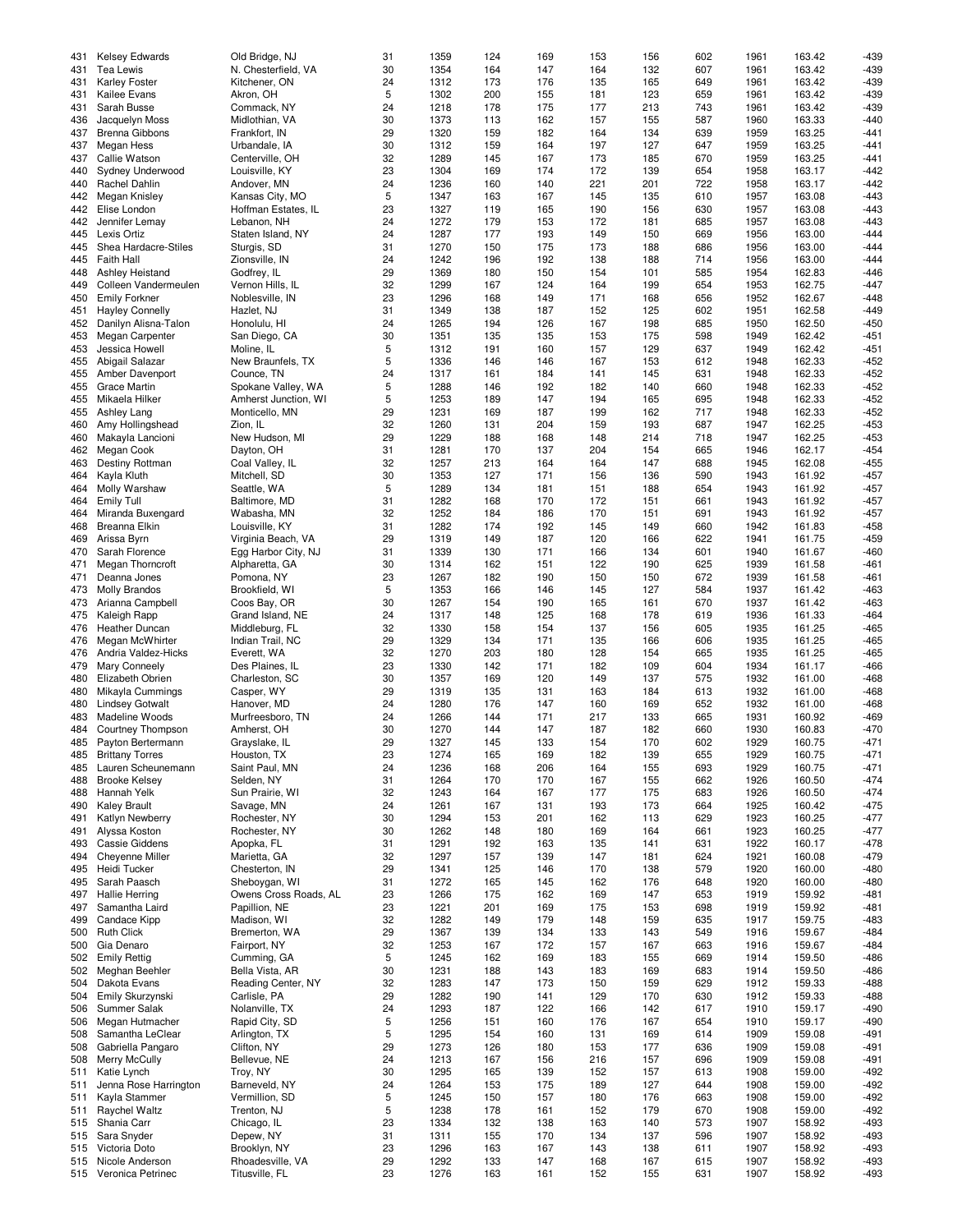|     | Alexis Rutledge<br>520   | Calhoun, TN              | 32      | 1329 | 144 | 135 | 134 | 164 | 577 | 1906 | 158.83 | $-494$ |
|-----|--------------------------|--------------------------|---------|------|-----|-----|-----|-----|-----|------|--------|--------|
| 521 | Samantha Lavely          | Clarkston, MI            | 32      | 1303 | 147 | 186 | 141 | 127 | 601 | 1904 | 158.67 | $-496$ |
| 521 | Amaree Durfee            | Sacramento, CA           | 30      | 1289 | 141 | 143 | 163 | 168 | 615 | 1904 | 158.67 | $-496$ |
| 523 | <b>Brittany McElroy</b>  | Augusta, GA              | 5       | 1327 | 139 | 121 | 184 | 132 | 576 | 1903 | 158.58 | $-497$ |
| 523 | Samantha Moehle          | Waterford, WI            | 29      | 1285 | 164 | 158 | 155 | 141 | 618 | 1903 | 158.58 | $-497$ |
| 523 | Jenna Rapach             | Hazleton, PA             | 31      | 1169 | 181 | 225 | 163 | 165 | 734 | 1903 | 158.58 | $-497$ |
|     |                          |                          |         |      |     |     |     |     |     |      |        |        |
| 526 | Reagan Lorey             | Vancouver, WA            | 5       | 1332 | 146 | 164 | 126 | 134 | 570 | 1902 | 158.50 | $-498$ |
| 526 | Amanda Richae            | Hoffman Estates, IL      | 23      | 1287 | 167 | 152 | 142 | 154 | 615 | 1902 | 158.50 | $-498$ |
| 526 | <b>Emily Crone</b>       | Cheektowaga, NY          | 5       | 1267 | 146 | 166 | 129 | 194 | 635 | 1902 | 158.50 | $-498$ |
| 526 |                          |                          | 32      |      |     |     | 195 |     |     |      | 158.50 | $-498$ |
|     | <b>Taylor Krings</b>     | Columbus, NE             |         | 1190 | 162 | 188 |     | 167 | 712 | 1902 |        |        |
| 530 | Erin Ohta                | Mililani, HI             | 29      | 1280 | 130 | 184 | 166 | 141 | 621 | 1901 | 158.42 | $-499$ |
| 530 | Jenna Follin             | Earleville, MD           | 23      | 1271 | 137 | 157 | 153 | 183 | 630 | 1901 | 158.42 | $-499$ |
| 532 | Sarah Wick               | Crossville, TN           | 29      | 1251 | 125 | 173 | 189 | 162 | 649 | 1900 | 158.33 | $-500$ |
| 533 | Keri Molloy              | Sandusky, MI             | 30      | 1309 | 164 | 148 | 174 | 104 | 590 | 1899 | 158.25 | $-501$ |
|     |                          |                          |         |      |     |     |     |     |     |      |        |        |
| 533 | Abigail Jansen           | Saint Paul, MN           | 24      | 1235 | 132 | 181 | 208 | 143 | 664 | 1899 | 158.25 | $-501$ |
| 533 | Nia McConico             | Jonesboro, GA            | 32      | 1204 | 168 | 167 | 148 | 212 | 695 | 1899 | 158.25 | $-501$ |
| 536 | <b>Ashley Saville</b>    | Vienna, VA               | 30      | 1294 | 142 | 174 | 133 | 155 | 604 | 1898 | 158.17 | $-502$ |
| 536 | <b>Ritzel Velarde</b>    | Skokie, IL               | 23      | 1282 | 153 | 141 | 157 | 165 | 616 | 1898 | 158.17 | $-502$ |
| 536 |                          | Houston, TX              | 23      | 1259 | 161 | 195 | 150 | 133 | 639 | 1898 | 158.17 | $-502$ |
|     | <b>Taylor Weaver</b>     |                          |         |      |     |     |     |     |     |      |        |        |
| 536 | Vicky Spirio             | Brick, NJ                | 29      | 1252 | 157 | 197 | 144 | 148 | 646 | 1898 | 158.17 | $-502$ |
| 540 | Gilllian Moore           | Virginia Beach, VA       | 29      | 1313 | 158 | 139 | 126 | 161 | 584 | 1897 | 158.08 | $-503$ |
| 540 | Gabrielle Gontarek       | North Haven, CT          | 31      | 1253 | 145 | 168 | 190 | 141 | 644 | 1897 | 158.08 | $-503$ |
| 542 | <b>Brittany Schwartz</b> | Oshkosh, WI              | 32      | 1259 | 121 | 160 | 153 | 202 | 636 | 1895 | 157.92 | $-505$ |
|     |                          |                          |         |      |     |     |     |     |     |      |        |        |
| 542 | <b>Haley Butkiewicz</b>  | Indianapolis, IN         | 29      | 1204 | 218 | 156 | 143 | 174 | 691 | 1895 | 157.92 | $-505$ |
| 544 | Josie Philpot            | Corbin, KY               | 30      | 1349 | 114 | 185 | 122 | 124 | 545 | 1894 | 157.83 | $-506$ |
| 545 | Brianna Novak            | Brighton, CO             | 30      | 1305 | 162 | 147 | 129 | 150 | 588 | 1893 | 157.75 | $-507$ |
| 546 | McKayla Lang             | Stafford, VA             | 29      | 1230 | 170 | 154 | 162 | 176 | 662 | 1892 | 157.67 | $-508$ |
| 546 | Samantha Hughey          | Bristol, IN              | 32      | 1190 | 180 | 182 | 177 | 163 | 702 | 1892 | 157.67 | $-508$ |
|     |                          |                          |         |      |     |     |     |     |     |      |        |        |
| 546 | Paige Piombino           | Hackettstown, NJ         | 32      | 1242 | 165 | 183 | 149 | 153 | 650 | 1892 | 157.67 | $-508$ |
| 549 | Stephanie Dennis         | Emma, MO                 | 31      | 1316 | 115 | 185 | 132 | 143 | 575 | 1891 | 157.58 | $-509$ |
| 550 | Emma Quay                | Philadelphia, PA         | 23      | 1257 | 177 | 163 | 139 | 153 | 632 | 1889 | 157.42 | $-511$ |
| 550 | Jeanette Socks           | Indianapolis, IN         | 24      | 1184 | 223 | 186 | 169 | 127 | 705 | 1889 | 157.42 | $-511$ |
|     |                          |                          |         |      |     |     |     |     |     |      |        |        |
|     | 552<br>Anita Li          | Alpharetta, GA           | 31      | 1269 | 146 | 159 | 141 | 173 | 619 | 1888 | 157.33 | $-512$ |
| 552 | Jordyn Wagner            | Hoffman Estates, IL      | 23      | 1264 | 126 | 160 | 190 | 148 | 624 | 1888 | 157.33 | $-512$ |
| 552 | Maritza Darling-Ramos    | Chicago, IL              | 23      | 1245 | 136 | 163 | 153 | 191 | 643 | 1888 | 157.33 | $-512$ |
| 552 | <b>Bailee Chapman</b>    | Gonzales, LA             | 23      | 1227 | 181 | 157 | 171 | 152 | 661 | 1888 | 157.33 | $-512$ |
|     |                          |                          |         |      |     |     |     |     |     |      |        |        |
| 556 | Anissa Martin            | Weybridge, VT            | 24      | 1238 | 198 | 126 | 184 | 141 | 649 | 1887 | 157.25 | $-513$ |
| 557 | <b>Treasa Rost</b>       | Cedarburg, WI            | 30      | 1267 | 181 | 160 | 123 | 155 | 619 | 1886 | 157.17 | $-514$ |
| 557 | Chelsea Nakaoka          | Kaneohe, HI              | 23      | 1263 | 143 | 143 | 169 | 168 | 623 | 1886 | 157.17 | $-514$ |
| 559 | Anastasia Nolt           | Surrey, ND               | 29      | 1296 | 153 | 124 | 153 | 159 | 589 | 1885 | 157.08 | $-515$ |
| 559 | Kayla Berry              | Murfreesboro, TN         | 31      | 1272 | 170 | 146 | 145 | 152 | 613 | 1885 | 157.08 | $-515$ |
|     |                          |                          |         |      |     |     |     |     |     |      |        |        |
| 559 | Victoria Bird            | Brick, NJ                | 30      | 1271 | 131 | 160 | 189 | 134 | 614 | 1885 | 157.08 | $-515$ |
| 559 | Morgan Van Houtin        | Centralia, IL            | 30      | 1233 | 148 | 189 | 192 | 123 | 652 | 1885 | 157.08 | $-515$ |
| 563 | Kristin Hilker           | Grand Prairie, TX        | 31      | 1259 | 158 | 179 | 165 | 122 | 624 | 1883 | 156.92 | $-517$ |
| 563 | Elaina Silcox            | Lake City, FL            | 30      | 1243 | 147 | 125 | 167 | 201 | 640 | 1883 | 156.92 | $-517$ |
|     |                          |                          |         |      |     |     |     |     |     |      |        |        |
| 563 | Ashley Heldman           | Indianapolis, IN         | 23      | 1228 | 182 | 167 | 148 | 158 | 655 | 1883 | 156.92 | $-517$ |
| 566 | Megan Pozek              | Waterford, WI            | 23      | 1246 | 142 | 169 | 179 | 146 | 636 | 1882 | 156.83 | $-518$ |
| 567 | Daimone Lewis            | Mckinney, TX             | 31      | 1261 | 161 | 164 | 142 | 153 | 620 | 1881 | 156.75 | $-519$ |
| 567 | Victoria Boughton        | Brick, NJ                | 31      | 1186 | 147 | 155 | 221 | 172 | 695 | 1881 | 156.75 | $-519$ |
|     |                          |                          |         |      |     |     |     |     |     |      |        |        |
| 569 | <b>Tiffany Sucero</b>    | New Milford, NJ          | 23      | 1241 | 158 | 140 | 157 | 184 | 639 | 1880 | 156.67 | $-520$ |
| 569 | <b>Kacey Collins</b>     | Wichita, KS              | 30      | 1229 | 161 | 137 | 162 | 191 | 651 | 1880 | 156.67 | $-520$ |
| 569 | Jenna Mendez             | Homer Glen, IL           | 24      | 1171 | 181 | 201 | 149 | 178 | 709 | 1880 | 156.67 | $-520$ |
| 572 | <b>Harley Schick</b>     | Staten Island, NY        | 24      | 1272 | 113 | 168 | 142 | 184 | 607 | 1879 | 156.58 | $-521$ |
| 572 |                          |                          | 24      | 1237 | 147 | 213 | 126 | 156 | 642 | 1879 |        | $-521$ |
|     | <b>Haley Walther</b>     | Bellevue, NE             |         |      |     |     |     |     |     |      | 156.58 |        |
| 572 | Danika Santiago          | Carolina, PR             | 29      | 1213 | 148 | 135 | 199 | 184 | 666 | 1879 | 156.58 | $-521$ |
|     | Evie Loop<br>572         | Cary, NC                 | 30      | 1207 | 189 | 178 | 156 | 149 | 672 | 1879 | 156.58 | $-521$ |
| 576 | <b>Ashley Thoennes</b>   | Oakdale, MN              | 24      | 1191 | 169 | 173 | 189 | 156 | 687 | 1878 | 156.50 | $-522$ |
| 577 | Meghan Quick             | Fayetteville, NC         | 30      | 1295 | 132 | 147 | 157 | 146 | 582 | 1877 | 156.42 | $-523$ |
|     |                          |                          |         |      |     |     |     |     |     |      |        |        |
| 577 | Karina Brown             | Oviedo, FL               | 24      | 1233 | 161 | 166 | 160 | 157 | 644 | 1877 | 156.42 | $-523$ |
| 577 | Hannah Niekamp           | North Star, OH           | 29      | 1216 | 147 | 140 | 187 | 187 | 661 | 1877 | 156.42 | $-523$ |
| 580 | Stephanie Judkins        | Palatine, IL             | 23      | 1250 | 147 | 154 | 152 | 173 | 626 | 1876 | 156.33 | $-524$ |
| 580 | Skylar Maldonado         | Plano, TX                | 31      | 1232 | 162 | 186 | 169 | 127 | 644 | 1876 | 156.33 | $-524$ |
| 582 | Regina Morin             | Saint Paul, MN           | 24      | 1280 | 158 | 130 | 140 | 167 | 595 | 1875 | 156.25 | $-525$ |
|     |                          |                          |         |      |     |     |     |     |     |      |        |        |
| 583 | Anastasia Saili          | Waipahu, HI              | 23      | 1268 | 165 | 168 | 145 | 127 | 605 | 1873 | 156.08 | $-527$ |
| 583 | Brianna Barry            | Cottage Grove, MN        | 24      | 1211 | 170 | 144 | 177 | 171 | 662 | 1873 | 156.08 | $-527$ |
| 583 | Alyssa Norell            | Brighton, IL             | 5       | 1207 | 126 | 133 | 172 | 235 | 666 | 1873 | 156.08 | $-527$ |
| 586 | Caitlyn Reser            | Lawton, OK               | 30      | 1261 | 153 | 153 | 129 | 176 | 611 | 1872 | 156.00 | $-528$ |
|     | Miranda Hartmann         | Earlton, NY              |         |      |     |     |     |     |     | 1872 | 156.00 |        |
| 586 |                          |                          | 23      | 1259 | 121 | 166 | 178 | 148 | 613 |      |        | $-528$ |
| 586 | Jessica Purgett          | Marshfield, WI           | 30      | 1244 | 177 | 127 | 137 | 187 | 628 | 1872 | 156.00 | $-528$ |
| 586 | Krysta Schultz           | Templeton, MA            | 23      | 1192 | 161 | 179 | 185 | 155 | 680 | 1872 | 156.00 | $-528$ |
| 590 | Danielle Enfield         | Orlando, FL              | 30      | 1330 | 134 | 122 | 132 | 152 | 540 | 1870 | 155.83 | $-530$ |
| 590 | Sarah Watts              | Mayfield, KY             | 32      | 1213 | 173 | 160 | 202 | 122 | 657 | 1870 | 155.83 | $-530$ |
|     |                          |                          |         |      |     |     |     |     |     |      |        |        |
| 590 | Nicole Johnson           | Whiteland, IN            | 5       | 1212 | 150 | 151 | 182 | 175 | 658 | 1870 | 155.83 | $-530$ |
| 593 | Sarah Young              | North Richland Hills, TX | 29      | 1228 | 148 | 158 | 177 | 157 | 640 | 1868 | 155.67 | $-532$ |
| 594 | Jennifer Bisogno         | Toms River, NJ           | 31      | 1222 | 114 | 159 | 212 | 157 | 642 | 1864 | 155.33 | $-536$ |
| 595 | Kaitlyn Lacy             | Fairview Heights, IL     | 23      | 1226 | 172 | 154 | 170 | 141 | 637 | 1863 | 155.25 | $-537$ |
|     |                          |                          |         |      |     |     |     |     |     |      |        |        |
| 595 | Hannah Breier            | Naperville, IL           | 32      | 1216 | 144 | 146 | 177 | 180 | 647 | 1863 | 155.25 | $-537$ |
| 595 | Jenna Roark              | Zumbrota, MN             | 24      | 1215 | 193 | 157 | 148 | 150 | 648 | 1863 | 155.25 | $-537$ |
| 595 | <b>Baylee Dill</b>       | Indianapolis, IN         | 5       | 1193 | 129 | 164 | 164 | 213 | 670 | 1863 | 155.25 | $-537$ |
| 595 | <b>Kimberly Fillers</b>  | Greeneville, TN          | 24      | 1177 | 143 | 176 | 163 | 204 | 686 | 1863 | 155.25 | $-537$ |
| 600 | Autumn Fortunato         | Staten Island, NJ        | 5       | 1215 | 159 | 165 | 167 | 156 | 647 | 1862 | 155.17 | $-538$ |
|     |                          |                          |         |      |     |     |     |     |     |      |        |        |
| 601 | <b>Tiffany Porter</b>    | Moyock, NC               | 29      | 1229 | 178 | 170 | 136 | 148 | 632 | 1861 | 155.08 | $-539$ |
| 602 | Rachel Cropp             | Fredericksburg, VA       | 29      | 1278 | 127 | 128 | 146 | 181 | 582 | 1860 | 155.00 | $-540$ |
| 603 | Orianna Rios             | Mt. Vernon, IL           | 23      | 1284 | 176 | 149 | 137 | 113 | 575 | 1859 | 154.92 | $-541$ |
| 603 | Marina Vorobyeva         | Windermere, FL           | 24      | 1217 | 190 | 140 | 158 | 154 | 642 | 1859 | 154.92 | $-541$ |
|     |                          |                          |         |      |     |     |     |     |     |      |        |        |
| 605 | Styve Smedshammer        | Farmington, MN           | 24      | 1248 | 178 | 151 | 143 | 137 | 609 | 1857 | 154.75 | $-543$ |
|     |                          |                          |         |      |     |     |     |     |     |      |        |        |
| 605 | McKenzie Collier         | Caledonia, MI            | 32      | 1195 | 164 | 135 | 175 | 188 | 662 | 1857 | 154.75 | $-543$ |
| 607 | <b>Carson Souders</b>    | Andover, KS              | 5<br>32 | 1287 | 105 | 167 | 135 | 161 | 568 | 1855 | 154.58 | $-545$ |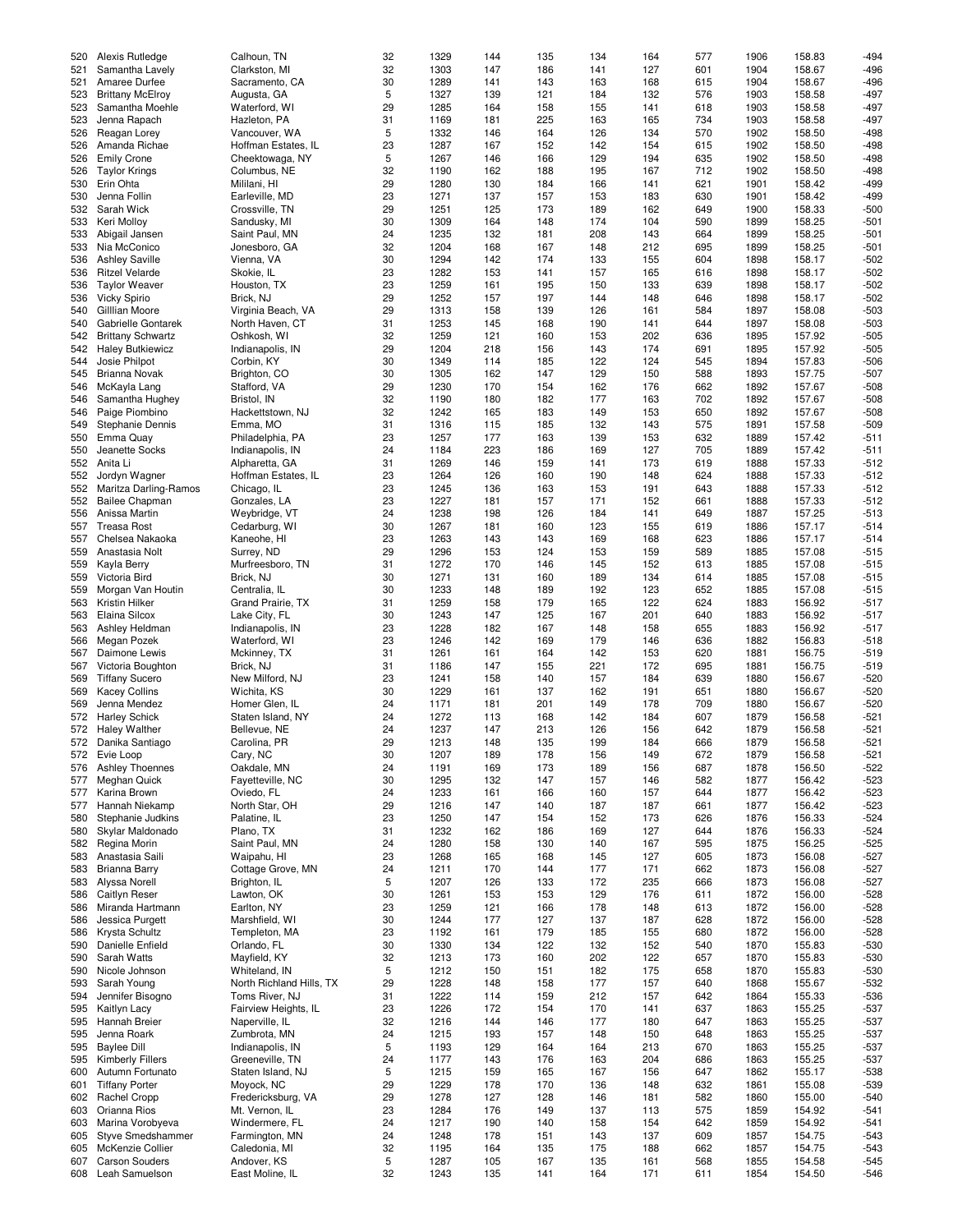| 609 | Kayla Bivens           | Fairfield, CT           | 31 | 1214 | 149 | 175 | 173 | 142 | 639 | 1853 | 154.42 | $-547$ |
|-----|------------------------|-------------------------|----|------|-----|-----|-----|-----|-----|------|--------|--------|
| 609 | Elizabeth Romero       | Santa Fe, NM            | 32 | 1103 | 196 | 211 | 187 | 156 | 750 | 1853 | 154.42 | $-547$ |
| 611 | Karla Melendez         | Carolina, PR            | 29 | 1183 | 146 | 136 | 196 | 191 | 669 | 1852 | 154.33 | $-548$ |
|     |                        |                         |    |      |     |     |     |     |     |      |        |        |
| 612 | Amber Stacik           | Philpot, KY             | 30 | 1298 | 125 | 147 | 138 | 143 | 553 | 1851 | 154.25 | $-549$ |
| 612 | Magdalena Hignojos     | Round Rock, TX          | 29 | 1240 | 149 | 147 | 120 | 195 | 611 | 1851 | 154.25 | $-549$ |
| 614 | Alyssa Crampton        | Marine City, MI         | 32 | 1215 | 159 | 175 | 153 | 148 | 635 | 1850 | 154.17 | $-550$ |
| 615 | Johanna Trahan         | Scott, LA               | 24 | 1240 | 132 | 160 | 179 | 138 | 609 | 1849 | 154.08 | $-551$ |
| 616 | Jacqueline Ashby       | Philadelphia, PA        | 31 | 1233 | 165 | 150 | 155 | 145 | 615 | 1848 | 154.00 | $-552$ |
| 617 | <b>Rachel Hirst</b>    | Bear, DE                | 31 | 1251 | 132 | 146 | 154 | 163 | 595 | 1846 | 153.83 | $-554$ |
|     |                        |                         |    |      |     |     |     |     |     |      |        |        |
| 618 | Meghan Doris           | Clark Mills, NY         | 24 | 1191 | 151 | 154 | 168 | 180 | 653 | 1844 | 153.67 | $-556$ |
| 619 | <b>Kylie Price</b>     | Haymarket, VA           | 30 | 1271 | 137 | 146 | 152 | 137 | 572 | 1843 | 153.58 | $-557$ |
| 620 | Olivia Hoeksema        | Zeeland, MI             | 30 | 1297 | 133 | 142 | 118 | 151 | 544 | 1841 | 153.42 | $-559$ |
| 620 | Shania Jennings        | Tamaqua, PA             | 5  | 1189 | 148 | 171 | 155 | 178 | 652 | 1841 | 153.42 | $-559$ |
| 622 | Sara Deddo             | Belvidere, IL           | 29 | 1248 | 129 | 166 | 145 | 151 | 591 | 1839 | 153.25 | $-561$ |
|     |                        |                         |    |      |     |     |     |     |     |      |        |        |
| 622 | Celeste Johnson        | Lake Stevens, WA        | 32 | 1236 | 138 | 202 | 116 | 147 | 603 | 1839 | 153.25 | $-561$ |
| 624 | Mekena Diercks         | Marion, IA              | 23 | 1226 | 153 | 148 | 186 | 125 | 612 | 1838 | 153.17 | $-562$ |
| 625 | Jawna Fobes            | New Castle, PA          | 29 | 1255 | 156 | 102 | 192 | 132 | 582 | 1837 | 153.08 | $-563$ |
| 625 | Cornelia Jones         | Markham, IL             | 23 | 1228 | 141 | 181 | 128 | 159 | 609 | 1837 | 153.08 | $-563$ |
| 625 | Jessica Soskich        | Arlington Heights, IL   | 23 | 1205 | 158 | 146 | 159 | 169 | 632 | 1837 | 153.08 | $-563$ |
| 625 | Courtney Long          | Bolingbrook, IL         | 24 | 1204 | 157 | 152 | 162 | 162 | 633 | 1837 | 153.08 | $-563$ |
|     |                        |                         | 5  |      |     |     |     |     |     |      |        |        |
| 625 | <b>Marian Smallin</b>  | Panama City, FL         |    | 1190 | 140 | 180 | 160 | 167 | 647 | 1837 | 153.08 | $-563$ |
| 630 | Andrea Salow           | Manchester, IA          | 5  | 1257 | 130 | 150 | 139 | 160 | 579 | 1836 | 153.00 | $-564$ |
| 631 | <b>Harley Romedy</b>   | Fernandina Beach, FL    | 24 | 1223 | 147 | 145 | 166 | 154 | 612 | 1835 | 152.92 | $-565$ |
| 631 | Jordan Bonner          | Rockwood, MI            | 24 | 1182 | 138 | 165 | 142 | 208 | 653 | 1835 | 152.92 | $-565$ |
| 633 | Michelle Bello         | Pennsauken, NJ          | 5  | 1225 | 142 | 167 | 136 | 164 | 609 | 1834 | 152.83 | $-566$ |
| 633 | Natalie Kalupski       | Spring Grove, IL        | 23 | 1197 | 162 | 161 | 166 | 148 | 637 | 1834 | 152.83 | $-566$ |
|     |                        |                         |    |      |     |     | 172 |     |     |      |        |        |
| 635 | Lexia Stolakis         | Worcester, MA           | 23 | 1216 | 131 | 178 |     | 136 | 617 | 1833 | 152.75 | $-567$ |
| 635 | <b>Hailey Tidwell</b>  | Rochester, NY           | 24 | 1210 | 178 | 139 | 149 | 157 | 623 | 1833 | 152.75 | $-567$ |
| 635 | Chelsea Hinton         | Columbia, TN            | 24 | 1168 | 156 | 164 | 186 | 159 | 665 | 1833 | 152.75 | $-567$ |
| 638 | Kaitlynne Baker        | Salina, KS              | 24 | 1184 | 167 | 164 | 174 | 143 | 648 | 1832 | 152.67 | $-568$ |
| 639 | Ren Whitehead          | Lorain, OH              | 23 | 1160 | 179 | 130 | 214 | 147 | 670 | 1830 | 152.50 | $-570$ |
| 640 | <b>Tamera Robinson</b> | Macomb, MI              | 30 | 1216 | 138 | 133 | 161 | 180 | 612 | 1828 | 152.33 | $-572$ |
|     |                        |                         |    |      |     |     |     |     |     |      |        |        |
| 640 | <b>Brooke Fornetti</b> | Iron Mountain, MI       | 30 | 1196 | 118 | 163 | 181 | 170 | 632 | 1828 | 152.33 | $-572$ |
| 642 | Sophia Richardson      | Vandalia, IL            | 23 | 1250 | 167 | 120 | 134 | 156 | 577 | 1827 | 152.25 | $-573$ |
| 642 | Jennifer Ingulli       | Oakhurst, NJ            | 31 | 1195 | 122 | 173 | 182 | 155 | 632 | 1827 | 152.25 | $-573$ |
| 644 | Morgan Stone           | Utica, KY               | 30 | 1239 | 152 | 142 | 151 | 142 | 587 | 1826 | 152.17 | $-574$ |
| 644 | Kayla Lamar            | Fort Collins, CO        | 29 | 1221 | 172 | 138 | 158 | 137 | 605 | 1826 | 152.17 | $-574$ |
|     |                        |                         | 23 | 1200 | 129 |     | 177 |     | 626 | 1826 | 152.17 | $-574$ |
| 644 | Rosalie Navarro        | Rochester, IN           |    |      |     | 164 |     | 156 |     |      |        |        |
| 647 | Rebecca LaBelle        | Pattersonville, NY      | 24 | 1205 | 154 | 186 | 163 | 116 | 619 | 1824 | 152.00 | $-576$ |
| 647 | Kathryn Tonucci        | Waldorf, MD             | 24 | 1202 | 132 | 140 | 164 | 186 | 622 | 1824 | 152.00 | $-576$ |
| 647 | <b>Stormy Stephens</b> | Coosada, AL             | 5  | 1200 | 130 | 123 | 186 | 185 | 624 | 1824 | 152.00 | $-576$ |
| 647 | Lauren Taylor          | Rossville, GA           | 29 | 1159 | 161 | 199 | 139 | 166 | 665 | 1824 | 152.00 | $-576$ |
| 651 | Sophie Jerry           | Cottage Grove, MN       | 24 | 1183 | 122 | 195 | 146 | 174 | 637 | 1820 | 151.67 | $-580$ |
| 652 | Skyler Brown           | New Milford, CT         | 31 | 1229 | 128 | 137 | 162 | 163 | 590 | 1819 | 151.58 | $-581$ |
|     |                        |                         | 5  |      |     | 212 | 162 | 108 |     |      |        |        |
| 652 | Aitana Sloniker        | Colorado Springs, CO    |    | 1184 | 153 |     |     |     | 635 | 1819 | 151.58 | $-581$ |
| 654 | <b>Ashley Vires</b>    | Lexington, KY           | 32 | 1214 | 149 | 135 | 161 | 159 | 604 | 1818 | 151.50 | $-582$ |
| 654 | Madison Rogacki        | Cheektowaga, NY         | 24 | 1183 | 209 | 144 | 153 | 129 | 635 | 1818 | 151.50 | $-582$ |
| 656 | Sabrina Nicholson      | Bismarck, ND            | 23 | 1262 | 161 | 131 | 152 | 111 | 555 | 1817 | 151.42 | $-583$ |
| 657 | Morgan Peacha          | Henderson, NV           | 29 | 1248 | 129 | 113 | 143 | 182 | 567 | 1815 | 151.25 | $-585$ |
| 658 | <b>Allyson Taureck</b> | East Brunswick, NJ      | 31 | 1256 | 157 | 122 | 143 | 136 | 558 | 1814 | 151.17 | $-586$ |
|     |                        |                         |    |      |     |     |     |     |     |      |        |        |
| 658 | Ashley Salzman         | Inver Grove Heights, MN | 24 | 1196 | 176 | 166 | 134 | 142 | 618 | 1814 | 151.17 | $-586$ |
| 660 | Rachel Johnson         | Knoxville, TN           | 32 | 1184 | 171 | 130 | 150 | 178 | 629 | 1813 | 151.08 | $-587$ |
| 660 | Alexandra Copey        | Ontario, NY             | 24 | 1126 | 172 | 129 | 166 | 220 | 687 | 1813 | 151.08 | $-587$ |
| 662 | Aimee Sherman          | Jackson, NJ             | 31 | 1243 | 125 | 158 | 163 | 122 | 568 | 1811 | 150.92 | $-589$ |
| 663 | Morgan Rush            | Louisville, KY          | 31 | 1200 | 159 | 203 | 123 | 125 | 610 | 1810 | 150.83 | $-590$ |
| 663 | Kaitlynn Crawford      | Attleboro, MA           | 29 | 1200 | 163 | 139 | 151 | 157 | 610 | 1810 | 150.83 | $-590$ |
| 665 | Natasha Richardson     | Seattle, WA             | 5  | 1192 | 139 | 170 |     | 157 | 617 | 1809 | 150.75 | $-591$ |
|     |                        |                         |    |      |     |     | 151 |     |     |      |        |        |
| 666 | J'Dee Sandin           | Beavercreek, OH         | 5  | 1227 | 123 | 137 | 149 | 171 | 580 | 1807 | 150.58 | $-593$ |
| 666 | <b>Katie Cathey</b>    | Water Valley, KY        | 32 | 1155 | 150 | 189 | 152 | 161 | 652 | 1807 | 150.58 | $-593$ |
| 668 | Lauren Potechin        | Short Hills, NJ         | 32 | 1256 | 137 | 119 | 138 | 156 | 550 | 1806 | 150.50 | $-594$ |
| 668 | Nicole Gruber          | Greeneville, TN         | 23 | 1213 | 163 | 141 | 162 | 127 | 593 | 1806 | 150.50 | $-594$ |
| 670 | Summer Napper          | Savannah, TN            | 29 | 1229 | 135 | 136 | 139 | 165 | 575 | 1804 | 150.33 | $-596$ |
| 670 | Jaclyn Bianco          | Brooklyn, NY            | 24 | 1202 | 163 | 142 | 129 | 168 | 602 | 1804 | 150.33 | $-596$ |
|     |                        |                         |    |      |     |     |     |     |     |      |        |        |
| 672 | Karissa Robertson      | Palmyra, TN             | 32 | 1241 | 110 | 149 | 157 | 146 | 562 | 1803 | 150.25 | $-597$ |
| 672 | Erin Cosner            | Romeoville, IL          | 24 | 1179 | 151 | 147 | 146 | 180 | 624 | 1803 | 150.25 | $-597$ |
| 674 | Miranda Pelant         | Waterville, MN          | 24 | 1243 | 121 | 138 | 134 | 165 | 558 | 1801 | 150.08 | $-599$ |
| 675 | <b>Tracy Painter</b>   | Greeneville, TN         | 31 | 1183 | 197 | 134 | 146 | 140 | 617 | 1800 | 150.00 | $-600$ |
| 676 | Renee Wayner           | New Lenox, IL           | 24 | 1196 | 137 | 127 | 159 | 180 | 603 | 1799 | 149.92 | $-601$ |
| 676 | Rebecca Anton          | Villa Park, IL          | 5  | 1191 | 142 | 161 | 147 | 158 | 608 | 1799 | 149.92 | $-601$ |
| 678 | Janina Santoro         | Maywood, NJ             | 23 | 1177 | 166 | 162 | 137 | 154 | 619 | 1796 | 149.67 | $-604$ |
|     |                        |                         |    |      |     |     |     |     |     |      |        |        |
| 679 | Kayla Bennett          | Virginia Beach, VA      | 29 | 1179 | 128 | 136 | 171 | 181 | 616 | 1795 | 149.58 | $-605$ |
| 680 | Reynalda Contreras     | Keller, TX              | 29 | 1224 | 147 | 171 | 144 | 104 | 566 | 1790 | 149.17 | $-610$ |
| 680 | Danika Hickey          | Stryker, OH             | 31 | 1154 | 178 | 165 | 124 | 169 | 636 | 1790 | 149.17 | $-610$ |
| 682 | Kayla Marie Delong     | Clearwater, FL          | 29 | 1209 | 146 | 165 | 122 | 147 | 580 | 1789 | 149.08 | $-611$ |
| 683 | Carter Jones           | Glen Allen, VA          | 24 | 1233 | 111 | 146 | 142 | 156 | 555 | 1788 | 149.00 | $-612$ |
| 684 | <b>Bethany Noel</b>    | Lawrenceville, GA       | 32 | 1114 | 170 | 223 | 142 | 138 | 673 | 1787 | 148.92 | $-613$ |
|     |                        |                         |    |      |     |     |     |     |     |      |        |        |
| 685 | Lindsay Manning        | Lebanon, TN             | 31 | 1098 | 169 | 204 | 135 | 180 | 688 | 1786 | 148.83 | $-614$ |
| 686 | Christin Cole          | Winston Salem, NC       | 32 | 1111 | 145 | 150 | 190 | 188 | 673 | 1784 | 148.67 | $-616$ |
| 687 | Danielle Cox           | Mobile, AL              | 30 | 1263 | 111 | 144 | 131 | 132 | 518 | 1781 | 148.42 | $-619$ |
| 688 | Keeryn Huntington      | Rapid City, SD          | 5  | 1160 | 146 | 163 | 127 | 184 | 620 | 1780 | 148.33 | $-620$ |
| 689 | Erika Damerow          | Mount Vernon, IL        | 32 | 1226 | 160 | 118 | 120 | 153 | 551 | 1777 | 148.08 | $-623$ |
| 689 | Elizabeth Hanke        | Alton, IL               | 32 | 1173 | 159 | 167 | 148 | 130 | 604 | 1777 | 148.08 | $-623$ |
|     |                        |                         |    |      |     |     |     |     |     |      |        |        |
| 691 | Kayla Durbala          | Gaithersburg, MD        | 29 | 1142 | 153 | 154 | 170 | 157 | 634 | 1776 | 148.00 | $-624$ |
| 692 | Lauren Bate            | Mckinney, TX            | 31 | 1219 | 103 | 187 | 128 | 138 | 556 | 1775 | 147.92 | $-625$ |
| 692 | Mackenzie Ferguson     | Cypress, TX             | 32 | 1110 | 109 | 171 | 218 | 167 | 665 | 1775 | 147.92 | $-625$ |
| 694 | Corinna Jones          | Rogers, AR              | 30 | 1194 | 156 | 127 | 141 | 155 | 579 | 1773 | 147.75 | $-627$ |
| 695 | Alexis Brunck          | Madison, IN             | 24 | 1206 | 146 | 178 | 136 | 106 | 566 | 1772 | 147.67 | $-628$ |
| 696 | <b>Bridget Dodge</b>   | Butte, MT               | 23 | 1225 | 142 | 138 | 134 | 129 | 543 | 1768 | 147.33 | $-632$ |
| 697 | Mari Pizzini           | Helena, MT              | 32 | 1167 | 148 | 179 | 135 | 137 | 599 | 1766 | 147.17 | $-634$ |
|     |                        |                         |    |      |     |     |     |     |     |      |        |        |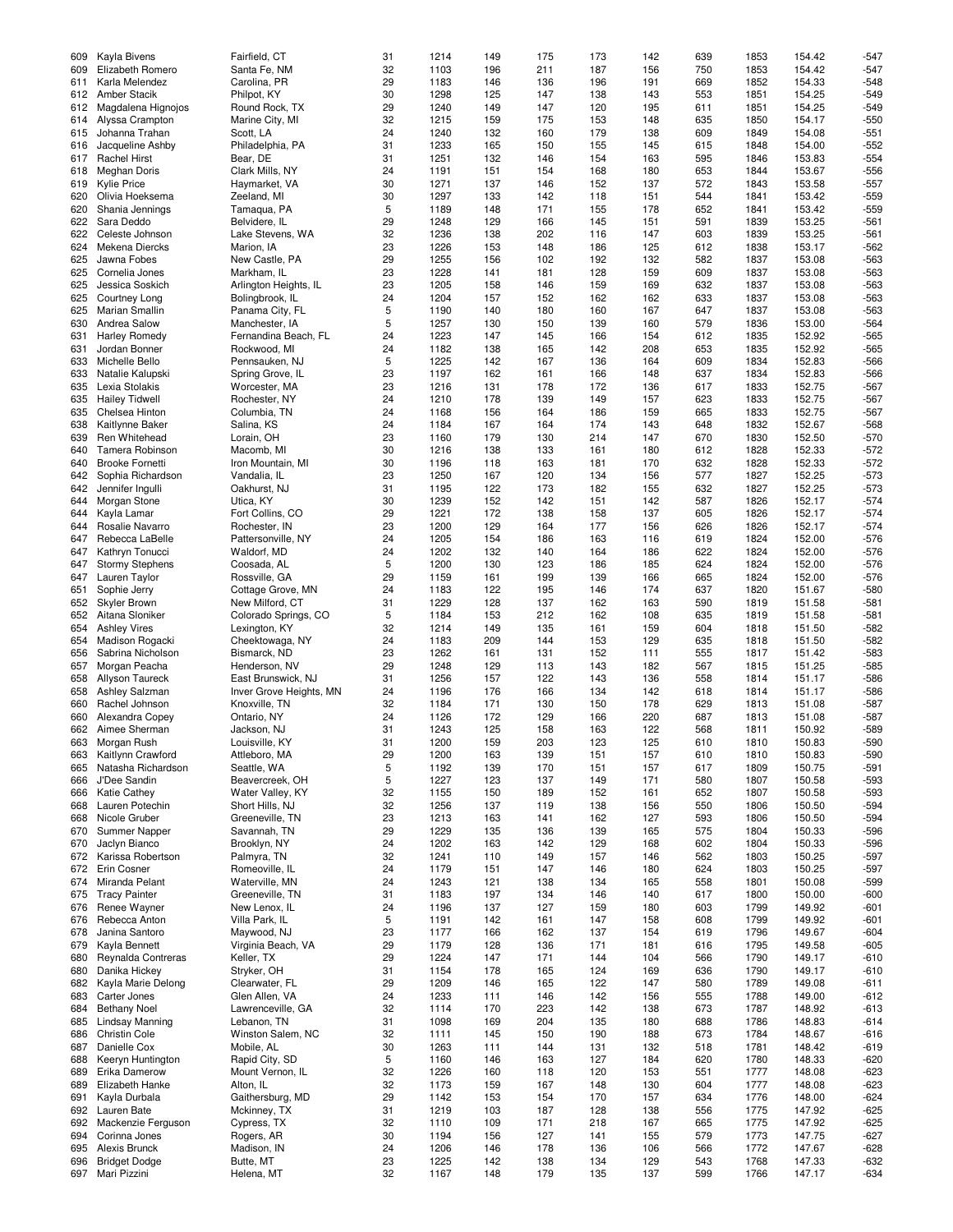| 697 | Erin Mastropietro         | Mechanicville, NY    | 23 | 1141 | 123 | 138 | 165 | 199 | 625 | 1766 | 147.17 | $-634$ |
|-----|---------------------------|----------------------|----|------|-----|-----|-----|-----|-----|------|--------|--------|
| 697 | <b>Beth Fowler</b>        | Ardmore, AL          | 23 | 1115 | 211 | 161 | 158 | 121 | 651 | 1766 | 147.17 | $-634$ |
| 700 | ReighAnn Oliphant         | Woodbine, KY         | 30 | 1217 | 129 | 126 | 142 | 151 | 548 | 1765 | 147.08 | $-635$ |
| 701 | Sarah Fenicle             | Lewisberry, PA       | 30 | 1172 | 157 | 124 | 158 | 152 | 591 | 1763 | 146.92 | $-637$ |
| 702 | Kasey Kosier              | East Greenbush, NY   | 31 | 1193 | 119 | 159 | 141 | 148 | 567 | 1760 | 146.67 | $-640$ |
|     |                           |                      |    |      |     |     |     |     |     |      |        |        |
| 702 | <b>Brandi Barefoot</b>    | Sophia, NC           | 32 | 1162 | 170 | 149 | 156 | 123 | 598 | 1760 | 146.67 | $-640$ |
| 702 | Abigail Rost              | Noblesville, IN      | 24 | 1138 | 171 | 151 | 178 | 122 | 622 | 1760 | 146.67 | $-640$ |
| 705 | Abbey Jacobs              | Wichita, KS          | 29 | 1183 | 120 | 153 | 137 | 165 | 575 | 1758 | 146.50 | $-642$ |
| 705 | Hannah Deleon             | Tuscaloosa, AL       | 5  | 1129 | 140 | 157 | 183 | 149 | 629 | 1758 | 146.50 | $-642$ |
|     |                           |                      |    |      |     |     |     |     |     |      |        |        |
| 707 | <b>Sidney Hughes</b>      | Freeport, IL         | 31 | 1125 | 157 | 177 | 135 | 162 | 631 | 1756 | 146.33 | $-644$ |
| 708 | <b>Mallory Horton</b>     | Lexington, KY        | 32 | 1136 | 177 | 150 | 158 | 134 | 619 | 1755 | 146.25 | $-645$ |
| 709 | Kaylee Collier            | Jackson, MI          | 30 | 1254 | 122 | 132 | 135 | 111 | 500 | 1754 | 146.17 | $-646$ |
| 710 | <b>Tiffany Winchester</b> | La Crosse, WI        | 23 | 1209 | 116 | 132 | 164 | 132 | 544 | 1753 | 146.08 | $-647$ |
|     |                           |                      |    |      |     |     |     |     |     |      |        |        |
| 710 | <b>Bailey Shields</b>     | Laramie, WY          | 23 | 1143 | 144 | 128 | 192 | 146 | 610 | 1753 | 146.08 | $-647$ |
| 712 | Hanna Ryan                | Auburn, NY           | 24 | 1141 | 156 | 159 | 183 | 112 | 610 | 1751 | 145.92 | $-649$ |
| 713 | Alyssa Doto               | Brooklyn, NY         | 23 | 1126 | 144 | 166 | 158 | 155 | 623 | 1749 | 145.75 | $-651$ |
| 714 | Angelique Aban            | Moon Township, PA    | 31 | 1201 | 139 | 135 | 154 | 117 | 545 | 1746 | 145.50 | $-654$ |
|     |                           |                      |    |      |     |     |     |     |     |      |        |        |
| 714 | Amanda Rumppe             | Janesville, WI       | 24 | 1139 | 169 | 122 | 150 | 166 | 607 | 1746 | 145.50 | $-654$ |
| 716 | Maria Kreke               | Breese, IL           | 24 | 1165 | 143 | 135 | 136 | 165 | 579 | 1744 | 145.33 | $-656$ |
| 716 | Lauren Sullivan           | Butte, MT            | 23 | 1099 | 159 | 182 | 140 | 164 | 645 | 1744 | 145.33 | $-656$ |
| 718 | Sarah Sager               | San Jose, CA         | 24 | 1122 | 174 | 159 | 130 | 158 | 621 | 1743 | 145.25 | $-657$ |
|     |                           |                      |    |      |     |     |     |     |     |      |        |        |
| 719 | Gabrielle Hosein          | Lake Mary, FL        | 23 | 1136 | 148 | 139 | 176 | 142 | 605 | 1741 | 145.08 | $-659$ |
| 720 | <b>Brittney Stike</b>     | Christiansburg, VA   | 30 | 1232 | 144 | 138 | 123 | 103 | 508 | 1740 | 145.00 | $-660$ |
| 721 | Skyla Gage                | Belleville, IL       | 32 | 1121 | 168 | 166 | 147 | 137 | 618 | 1739 | 144.92 | $-661$ |
| 722 | Caitlyn Kill              | Mountain Home, AR    | 29 | 1075 | 168 | 132 | 188 | 174 | 662 | 1737 | 144.75 | $-663$ |
|     |                           |                      |    |      |     |     |     |     |     |      |        |        |
| 723 | Vanessa Mar               | Elk Grove, CA        | 30 | 1210 | 111 | 116 | 160 | 139 | 526 | 1736 | 144.67 | $-664$ |
| 723 | Hannah Walker             | Gordo, AL            | 5  | 1152 | 135 | 143 | 140 | 166 | 584 | 1736 | 144.67 | $-664$ |
| 725 | Natalia Bencosme          | Toa Alta, PR         | 29 | 1166 | 135 | 168 | 125 | 139 | 567 | 1733 | 144.42 | $-667$ |
| 725 | <b>Kaitlyn Meyers</b>     | Edgerton, WI         | 5  | 1117 | 140 | 140 | 178 | 158 | 616 | 1733 | 144.42 | $-667$ |
|     |                           |                      |    |      |     |     |     |     |     |      |        |        |
| 725 | Jenna Evans               | Nixa, MO             | 23 | 1070 | 147 | 164 | 203 | 149 | 663 | 1733 | 144.42 | $-667$ |
| 728 | <b>Cheyenne Rogers</b>    | Holly Springs, NC    | 30 | 1176 | 162 | 141 | 135 | 118 | 556 | 1732 | 144.33 | $-668$ |
| 729 | Claudia Gervais           | Staten Island, NY    | 30 | 1182 | 145 | 131 | 141 | 132 | 549 | 1731 | 144.25 | $-669$ |
|     |                           |                      |    |      |     |     |     |     |     |      |        |        |
| 730 | Michelle Enzer            | Grand Prairie, TX    | 31 | 1158 | 160 | 121 | 161 | 130 | 572 | 1730 | 144.17 | $-670$ |
| 731 | Dorrie-Anne Rizzo         | Ogdensburg, NJ       | 23 | 1156 | 149 | 129 | 164 | 130 | 572 | 1728 | 144.00 | $-672$ |
| 731 | Jessie Thoma              | New Braunfels, TX    | 31 | 1102 | 163 | 145 | 149 | 169 | 626 | 1728 | 144.00 | $-672$ |
| 733 | Amanda LaBelle            | Pattersonville, NY   | 24 | 1101 | 139 | 157 | 155 | 173 | 624 | 1725 | 143.75 | $-675$ |
|     |                           |                      |    |      |     |     |     |     |     |      |        |        |
| 734 | Brooklynn Layfield        | Crestview, FL        | 24 | 1146 | 167 | 137 | 130 | 143 | 577 | 1723 | 143.58 | $-677$ |
| 735 | Cassidy Macintosh         | Warrensburg, MO      | 31 | 1066 | 98  | 219 | 156 | 183 | 656 | 1722 | 143.50 | $-678$ |
| 736 | Caley Vogt                | Burlington, WI       | 23 | 1188 | 114 | 134 | 134 | 150 | 532 | 1720 | 143.33 | $-680$ |
| 737 | Katherine McClain         | Kingsport, TN        | 24 | 1202 | 159 | 117 | 122 | 118 | 516 | 1718 | 143.17 | $-682$ |
|     |                           |                      |    |      |     |     |     |     |     |      |        |        |
| 738 | <b>Briana Williams</b>    | Lorton, VA           | 31 | 1152 | 114 | 160 | 140 | 150 | 564 | 1716 | 143.00 | $-684$ |
| 739 | Anna Walther              | Bellevue, NE         | 24 | 1141 | 155 | 107 | 170 | 139 | 571 | 1712 | 142.67 | $-688$ |
| 740 | <b>Haley Groat</b>        | Mechanicville, NY    | 23 | 1089 | 205 | 145 | 120 | 144 | 614 | 1703 | 141.92 | $-697$ |
| 741 | Rachel McCandless         | Lower Burrell, PA    | 5  | 1137 | 127 | 147 | 138 | 151 | 563 | 1700 | 141.67 | $-700$ |
|     |                           |                      |    |      |     |     |     |     |     |      |        |        |
| 742 | Alexis Morgan             | Rocky Point, NC      | 24 | 1146 | 163 | 134 | 127 | 129 | 553 | 1699 | 141.58 | $-701$ |
| 743 | Shaye Dostal              | Pleasant Prairie, WI | 29 | 1175 | 119 | 126 | 139 | 138 | 522 | 1697 | 141.42 | $-703$ |
| 744 | Allison Kelley            | Mayfield, KY         | 32 | 1187 | 101 | 135 | 151 | 122 | 509 | 1696 | 141.33 | $-704$ |
| 745 | <b>Alexius Brass</b>      | Gooding, ID          | 5  | 1155 | 128 | 147 | 102 | 163 | 540 | 1695 | 141.25 | $-705$ |
|     |                           |                      |    |      |     |     |     |     |     |      |        |        |
| 746 | Kathleen Elder            | Auburn, GA           | 31 | 1083 | 128 | 189 | 149 | 142 | 608 | 1691 | 140.92 | $-709$ |
| 747 | Ericka Gretzinger         | Indianapolis, IN     | 23 | 1202 | 141 | 124 | 119 | 101 | 485 | 1687 | 140.58 | $-713$ |
| 748 | Samantha Touzalin         | Raliegh, NC          | 30 | 1091 | 150 | 185 | 138 | 120 | 593 | 1684 | 140.33 | $-716$ |
| 749 | Sara Taylor               | Mabank, TX           | 23 | 1084 | 127 | 172 | 157 | 142 | 598 | 1682 | 140.17 | $-718$ |
|     |                           |                      |    |      |     |     |     |     |     |      |        |        |
| 749 | Toni Temple               | Indianapolis, IN     | 32 | 1068 | 148 | 142 | 153 | 171 | 614 | 1682 | 140.17 | $-718$ |
| 751 | Peyton Attig              | Oak Lawn, IL         | 23 | 1120 | 110 | 127 | 168 | 155 | 560 | 1680 | 140.00 | $-720$ |
| 751 | Sydney Clark              | Shelby Twp, MI       | 30 | 1102 | 159 | 128 | 144 | 147 | 578 | 1680 | 140.00 | $-720$ |
|     | Justina Janzen            |                      |    |      |     |     |     |     |     |      |        |        |
| 753 |                           | Ogdensburg, NJ       | 24 | 1074 | 189 | 145 | 112 | 156 | 602 | 1676 | 139.67 | $-724$ |
| 754 | Kyla Simons               | Celina, TX           | 31 | 1159 | 122 | 124 | 121 | 143 | 510 | 1669 | 139.08 | $-731$ |
| 755 | Jilliann Dufort           | North Branch, MI     | 31 | 1104 | 148 | 115 | 166 | 134 | 563 | 1667 | 138.92 | $-733$ |
| 755 | Hannah Middaugh           | Jamestown, ND        | 23 | 1078 | 155 | 158 | 123 | 153 | 589 | 1667 | 138.92 | $-733$ |
|     | Alyssa Sutherland         |                      |    |      |     |     |     |     |     |      |        |        |
| 757 |                           | Ashland, ME          | 24 | 1080 | 142 | 148 | 146 | 149 | 585 | 1665 | 138.75 | $-735$ |
| 758 | <b>Shelby Stewart</b>     | Sullivan, IN         | 23 | 1132 | 137 | 165 | 116 | 113 | 531 | 1663 | 138.58 | $-737$ |
| 759 | <b>Allison Wescott</b>    | Glen Ellyn, IL       | 29 | 1102 | 143 | 153 | 115 | 148 | 559 | 1661 | 138.42 | $-739$ |
| 760 | Daniela Connor            | Madison, AL          | 32 | 1065 | 131 | 148 | 136 | 177 | 592 | 1657 | 138.08 | $-743$ |
| 761 | Amy Quick                 | Oviedo, FL           | 30 | 1158 | 96  | 130 | 159 | 108 | 493 | 1651 | 137.58 | $-749$ |
|     |                           |                      |    |      |     |     |     |     |     |      |        |        |
| 762 | <b>Courtney Seedorf</b>   | Bismarck, ND         | 32 | 1142 | 109 | 101 | 144 | 154 | 508 | 1650 | 137.50 | $-750$ |
| 763 | Chloe Herman              | Broken Bow, NE       | 24 | 1109 | 137 | 145 | 128 | 124 | 534 | 1643 | 136.92 | $-757$ |
| 764 | Sabrina Romano            | Hubbard, OH          | 23 | 1032 | 177 | 149 | 135 | 149 | 610 | 1642 | 136.83 | $-758$ |
| 765 | Abbey Zollo               | North Haledon, NJ    | 29 | 1049 | 141 | 140 | 132 | 179 | 592 | 1641 | 136.75 | $-759$ |
|     |                           |                      |    |      |     |     |     |     |     |      |        |        |
| 766 | Cheyanne Jones            | Greenwood, IN        | 31 | 1102 | 122 | 141 | 121 | 144 | 528 | 1630 | 135.83 | $-770$ |
| 767 | Ailyssa Paul              | Raleigh, NC          | 30 | 1108 | 158 | 133 | 134 | 94  | 519 | 1627 | 135.58 | $-773$ |
| 768 | Mirandah Boyd             | Merritt Island, FL   | 24 | 1069 | 148 | 152 | 142 | 115 | 557 | 1626 | 135.50 | $-774$ |
| 769 | Tierra Jackson            | Memphis, TN          | 23 | 1090 | 136 | 114 | 160 | 118 | 528 | 1618 | 134.83 | $-782$ |
|     |                           |                      |    |      |     |     |     |     |     |      |        |        |
| 770 | Sadie McLaughlin          | Butte, MT            | 23 | 1083 | 120 | 128 | 160 | 123 | 531 | 1614 | 134.50 | $-786$ |
| 771 | Brynn Lambrecht           | Belvidere, IL        | 23 | 1049 | 132 | 167 | 130 | 134 | 563 | 1612 | 134.33 | $-788$ |
| 772 | <b>Haley Geer</b>         | Florissant, MO       | 32 | 1078 | 150 | 106 | 113 | 144 | 513 | 1591 | 132.58 | $-809$ |
|     |                           |                      |    |      |     |     |     |     |     |      |        |        |
| 773 | Allyson Campbell          | Celina, TX           | 23 | 1029 | 124 | 129 | 156 | 147 | 556 | 1585 | 132.08 | $-815$ |
| 774 | Alexis Campbell           | Lascassas, TN        | 23 | 1045 | 144 | 124 | 141 | 130 | 539 | 1584 | 132.00 | $-816$ |
| 774 | <b>Bethany Hiniker</b>    | Mankato, MN          | 24 | 1039 | 148 | 144 | 127 | 126 | 545 | 1584 | 132.00 | $-816$ |
| 776 | Alia Schultz              | Green Bay, WI        | 29 | 1111 | 97  | 124 | 136 | 115 | 472 | 1583 | 131.92 | $-817$ |
|     |                           |                      |    |      |     |     |     |     |     |      |        |        |
| 777 | Dominique Minor           | Virginia Beach, VA   | 29 | 1060 | 145 | 119 | 137 | 117 | 518 | 1578 | 131.50 | $-822$ |
| 777 | Morgan Hall               | Stockbridge, GA      | 5  | 974  | 190 | 157 | 127 | 130 | 604 | 1578 | 131.50 | $-822$ |
| 779 | Lacee Fedeler             | Madison, SD          | 30 | 1126 | 111 | 118 | 105 | 113 | 447 | 1573 | 131.08 | $-827$ |
| 780 | Jordyn Wattman            | Haysville, KS        | 23 | 1037 | 91  | 135 | 149 | 156 | 531 | 1568 | 130.67 | $-832$ |
|     |                           |                      |    |      |     |     |     |     |     |      |        |        |
| 781 | Jessica Forminio          | Staten Island, NY    | 23 | 1050 | 95  | 123 | 132 | 163 | 513 | 1563 | 130.25 | $-837$ |
| 782 | Alyssa Klassert           | Sayville, NY         | 31 | 1143 | 154 | 115 | 124 |     | 393 | 1536 | 139.64 | $-664$ |
| 782 | Asialyn Nguyen            | Whiteland, IN        | 30 | 1045 | 134 | 102 | 141 | 114 | 491 | 1536 | 128.00 | $-864$ |
| 784 | <b>Holly Abrams</b>       | Portland, TN         | 23 | 1018 | 117 | 144 | 149 | 103 | 513 | 1531 | 127.58 | $-869$ |
|     |                           |                      |    |      |     |     |     |     |     |      |        |        |
| 785 | Kaylee Craig              | Lawton, OK           | 30 | 1042 | 114 | 127 | 121 | 123 | 485 | 1527 | 127.25 | $-873$ |
| 786 | Jennifer Guenst           | Franklin, TN         | 23 | 986  | 113 | 174 | 98  | 149 | 534 | 1520 | 126.67 | $-880$ |